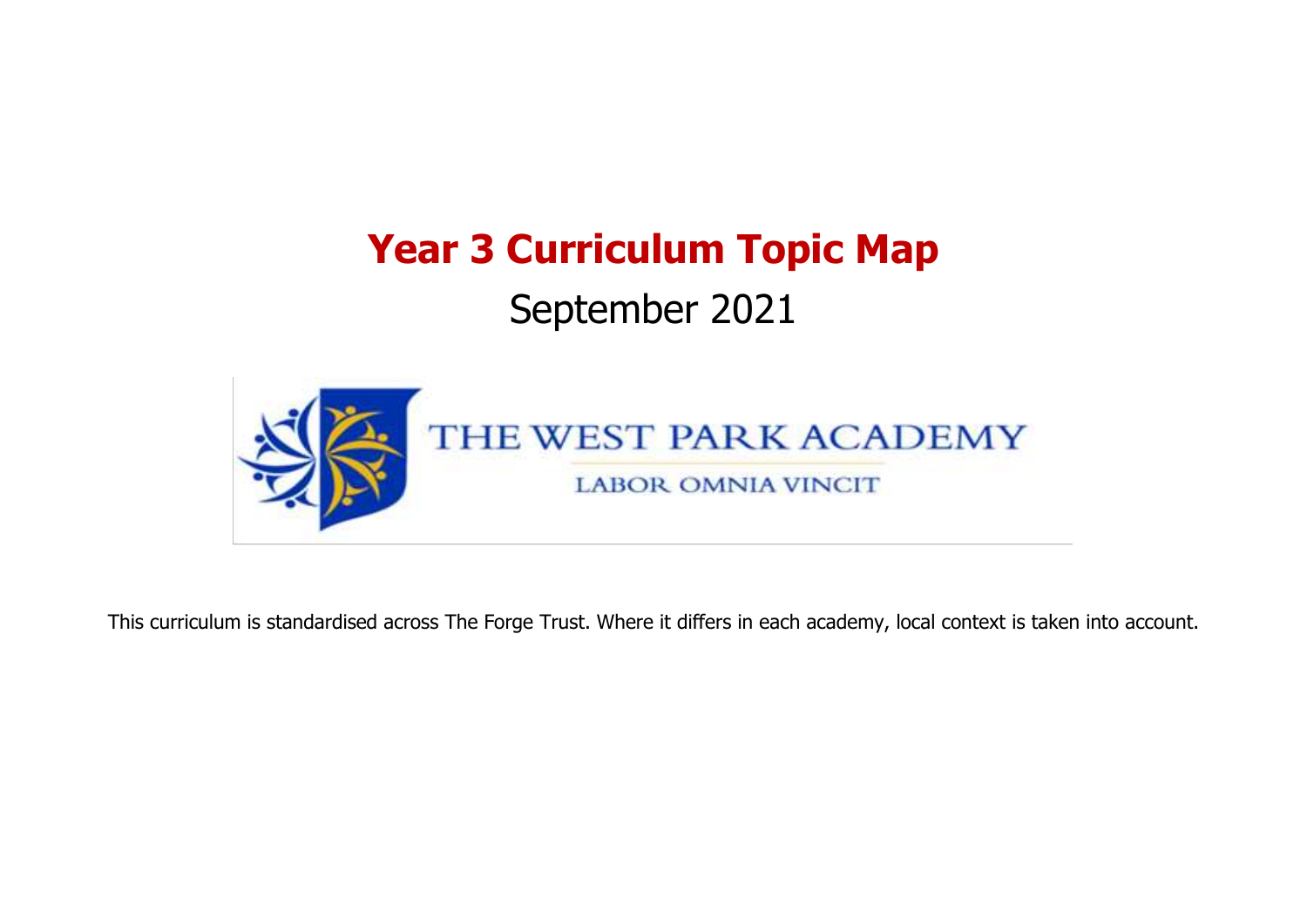|           | <b>Working Scientifically</b>                                                                                                                                                                       |
|-----------|-----------------------------------------------------------------------------------------------------------------------------------------------------------------------------------------------------|
| d         | Asking relevant questions and using different types of<br>scientific enquiries to answer them;                                                                                                      |
|           | Setting up simple practical enquiries, comparative and<br>fair tests;                                                                                                                               |
| ı a<br>e. | Making systematic and careful observations and,<br>where appropriate, taking accurate measurements<br>using standard units, using a range of equipment,<br>including thermometers and data loggers; |
|           | Gathering, recording, classifying and presenting data<br>in a variety of ways to help in answering questions;                                                                                       |
|           | Recording findings using simple scientific language,<br>drawings, labelled diagrams, keys, bar charts, and<br>tables;                                                                               |
|           | Reporting on findings from enquiries, including oral<br>and written explanations, displays or presentations of<br>results and conclusions;                                                          |
|           | Using results to draw simple conclusions, make<br>predictions for new values, suggest improvements<br>and raise further questions;                                                                  |
|           | Identifying differences, similarities or changes related<br>to simple scientific ideas and processes;                                                                                               |
|           | Using straightforward scientific evidence to answer<br>questions or to support their findings.                                                                                                      |
|           |                                                                                                                                                                                                     |
|           |                                                                                                                                                                                                     |
|           |                                                                                                                                                                                                     |
|           |                                                                                                                                                                                                     |



|                                                                 |                                                                                                                             |                                                                                                                                                                                                                                                                                                                                                                                                                                                                                                                                                                                                                                                                                                                           | <u>Autumn 1</u> |        |                                           |                                                                                                                                                                                                                                                                                                                                                                                                                                                                                                                                                                                                                                                                                                                                                                                                                                                                                                                                                                                                                                                                                                                                                  |        |                                  |                                                                                                                                                                                                                                                                                                                                                                                                                                |        | <b>Autumn 2</b>                                                                                                                                                                                                          |                                                                                                  |                                                                                                                                                                                                                                                                                                                                                                                                                                                                                                                                                                                                                                                                                                                                                                                                                                                                                                                                                                                                                                                                       |        |
|-----------------------------------------------------------------|-----------------------------------------------------------------------------------------------------------------------------|---------------------------------------------------------------------------------------------------------------------------------------------------------------------------------------------------------------------------------------------------------------------------------------------------------------------------------------------------------------------------------------------------------------------------------------------------------------------------------------------------------------------------------------------------------------------------------------------------------------------------------------------------------------------------------------------------------------------------|-----------------|--------|-------------------------------------------|--------------------------------------------------------------------------------------------------------------------------------------------------------------------------------------------------------------------------------------------------------------------------------------------------------------------------------------------------------------------------------------------------------------------------------------------------------------------------------------------------------------------------------------------------------------------------------------------------------------------------------------------------------------------------------------------------------------------------------------------------------------------------------------------------------------------------------------------------------------------------------------------------------------------------------------------------------------------------------------------------------------------------------------------------------------------------------------------------------------------------------------------------|--------|----------------------------------|--------------------------------------------------------------------------------------------------------------------------------------------------------------------------------------------------------------------------------------------------------------------------------------------------------------------------------------------------------------------------------------------------------------------------------|--------|--------------------------------------------------------------------------------------------------------------------------------------------------------------------------------------------------------------------------|--------------------------------------------------------------------------------------------------|-----------------------------------------------------------------------------------------------------------------------------------------------------------------------------------------------------------------------------------------------------------------------------------------------------------------------------------------------------------------------------------------------------------------------------------------------------------------------------------------------------------------------------------------------------------------------------------------------------------------------------------------------------------------------------------------------------------------------------------------------------------------------------------------------------------------------------------------------------------------------------------------------------------------------------------------------------------------------------------------------------------------------------------------------------------------------|--------|
|                                                                 | Week 1                                                                                                                      | Week 2                                                                                                                                                                                                                                                                                                                                                                                                                                                                                                                                                                                                                                                                                                                    | Week 3          | Week 4 | Week 5                                    | Week 6                                                                                                                                                                                                                                                                                                                                                                                                                                                                                                                                                                                                                                                                                                                                                                                                                                                                                                                                                                                                                                                                                                                                           | Week 7 | Week 1                           | Week 2                                                                                                                                                                                                                                                                                                                                                                                                                         | Week 3 | Week 4                                                                                                                                                                                                                   | Week 5                                                                                           | Week 6                                                                                                                                                                                                                                                                                                                                                                                                                                                                                                                                                                                                                                                                                                                                                                                                                                                                                                                                                                                                                                                                | Week 7 |
| <b>Curriculum</b><br><b>Drivers/</b><br><b>Enrichment</b><br>PE | <b>Visit to Creswell Crags</b><br><b>Unit 1 Person</b><br><b>Skill - Coordination: Footwork</b><br>through regular practice | <b>Cultural Diversity:</b> looking at the movement of people; where did the Neolithic people come from originally and where did the celts<br>come from. Britain as an island with a long and diverse history.<br>Aspirations: Being a craftsman: what skills do you need to be successful when designing and making (perseverance, resilience,<br>being prepared to fail and learning from failure. Failure as a positive.<br>To cope well and react positively when things become difficult and to persevere with a task and improve my performance<br>To know where I am with my learning and I have begun to challenge myself<br>To try several times if at first I don't succeed and to ask for help when appropriate |                 |        |                                           |                                                                                                                                                                                                                                                                                                                                                                                                                                                                                                                                                                                                                                                                                                                                                                                                                                                                                                                                                                                                                                                                                                                                                  |        | <b>Unit 2 Social</b><br>my ideas | group through a task<br>To help praise and encourage others in their learning                                                                                                                                                                                                                                                                                                                                                  |        | Visit to Kirkby Parish Church during Advent/ Christmas Tree Festival.<br>resilience, being prepared to fail and learning from failure. Failure as a positive.<br>Skill - Dynamic Balance to Agility: Jumping and Landing | (wider Nottinghamshire). Revisit themes of how people get on with differing beliefs.             | <b>Cultural Diversity:</b> Learning about holy buildings in different faith traditions. Discussing different beliefs in the community<br>Aspirations: Being a craftsman: what skills do you need to be successful when designing and making (perseverance,<br>To cooperate well with others and give helpful feedback and help organise roles and responsibilities and guide a small<br>To show patience and support others, listening well to them about our work and be happy to show and tell them about                                                                                                                                                                                                                                                                                                                                                                                                                                                                                                                                                           |        |
| <b>Science</b>                                                  | <b>Rocks and Soil</b><br>trapped within rock                                                                                | Compare and group together different kinds of rocks on the basis of their<br>appearance and simple physical properties<br>Describe in simple terms how fossils are formed when things that have lived are<br>Recognise that soils are made from rocks and organic matter.                                                                                                                                                                                                                                                                                                                                                                                                                                                 |                 |        | $\bullet$<br>answer them;<br>conclusions; | <b>Working Scientifically</b><br>Asking relevant questions and using<br>different types of scientific enquiries to<br>Setting up simple practical enquiries,<br>comparative and fair tests;<br>Making systematic and careful<br>observations and, where appropriate,<br>taking accurate measurements using<br>standard units, using a range of<br>equipment, including thermometers<br>and data loggers;<br>Gathering, recording, classifying and<br>presenting data in a variety of ways to<br>help in answering questions;<br>Recording findings using simple<br>scientific language, drawings, labelled<br>diagrams, keys, bar charts, and tables;<br>Reporting on findings from enquiries,<br>including oral and written explanations,<br>displays or presentations of results and<br>Using results to draw simple<br>conclusions, make predictions for new<br>values, suggest improvements and<br>raise further questions;<br>Identifying differences, similarities or<br>changes related to simple scientific<br>ideas and processes;<br>Using straightforward scientific<br>evidence to answer questions or to<br>support their findings. |        | <b>Light</b>                     | Recognise that they need light in order to see things and<br>that dark is the absence of light;<br>Notice that light is reflected from surfaces;<br>Recognise that light from the sun can be dangerous and<br>that there are ways to protect their eyes;<br>Recognise that shadows are formed when the light from a<br>light source is blocked by a solid object;<br>Find patterns in the way that the size of shadows change. |        |                                                                                                                                                                                                                          | <b>Working Scientifically</b><br>fair tests;<br>$\bullet$<br>tables;<br>results and conclusions; | Asking relevant questions and using different types of<br>scientific enquiries to answer them;<br>Setting up simple practical enquiries, comparative and<br>Making systematic and careful observations and,<br>where appropriate, taking accurate measurements<br>using standard units, using a range of equipment,<br>including thermometers and data loggers;<br>Gathering, recording, classifying and presenting data<br>in a variety of ways to help in answering questions;<br>Recording findings using simple scientific language,<br>drawings, labelled diagrams, keys, bar charts, and<br>Reporting on findings from enquiries, including oral<br>and written explanations, displays or presentations of<br>Using results to draw simple conclusions, make<br>predictions for new values, suggest improvements<br>and raise further questions;<br>• Identifying differences, similarities or changes related<br>to simple scientific ideas and processes;<br>• Using straightforward scientific evidence to answer<br>questions or to support their findings. |        |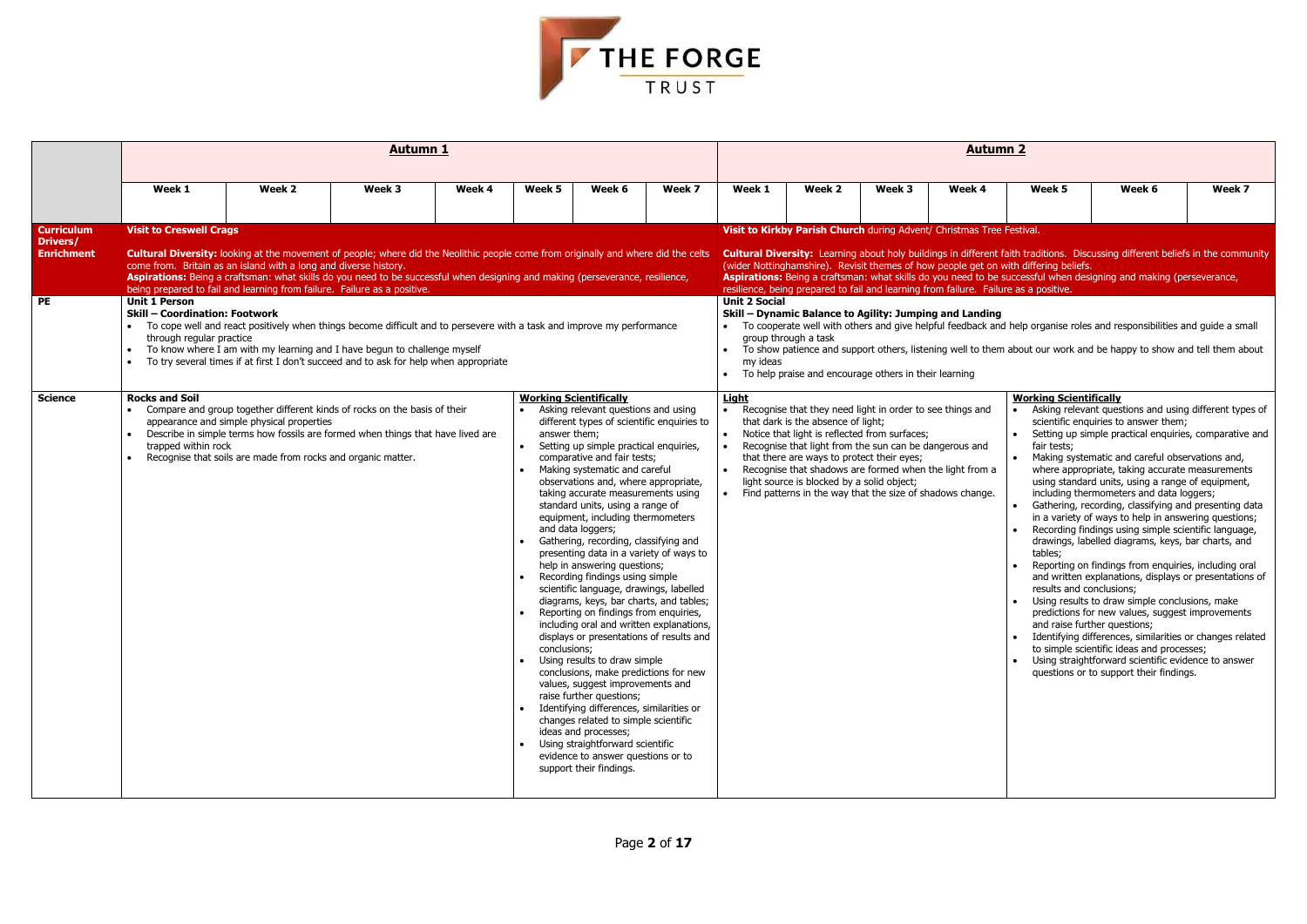

|                               |                                                                                                                                                       |                                                                                                                                                                                                                                                                                                                                                                                                                                                                                                                                                                                                                                                                                                                                                                                                                                                                                                            | <b>Autumn 1</b> |        |                                                                                                                       |                                                                                                                                                                                                                                                                                                                                                                                                                                                                                                                                                                                                                                                    |        |                                                                                   |                                                                                                                                                                                                                                                                                                                                                                                                                                                                                                                                                                                                                                                                                                                                                                                                                                  |        | <b>Autumn 2</b> |                                                                       |                                                                                                                                                                                                                                                                                                                                                                                                                                                                                                                                                                                                                                                                                                                   |        |
|-------------------------------|-------------------------------------------------------------------------------------------------------------------------------------------------------|------------------------------------------------------------------------------------------------------------------------------------------------------------------------------------------------------------------------------------------------------------------------------------------------------------------------------------------------------------------------------------------------------------------------------------------------------------------------------------------------------------------------------------------------------------------------------------------------------------------------------------------------------------------------------------------------------------------------------------------------------------------------------------------------------------------------------------------------------------------------------------------------------------|-----------------|--------|-----------------------------------------------------------------------------------------------------------------------|----------------------------------------------------------------------------------------------------------------------------------------------------------------------------------------------------------------------------------------------------------------------------------------------------------------------------------------------------------------------------------------------------------------------------------------------------------------------------------------------------------------------------------------------------------------------------------------------------------------------------------------------------|--------|-----------------------------------------------------------------------------------|----------------------------------------------------------------------------------------------------------------------------------------------------------------------------------------------------------------------------------------------------------------------------------------------------------------------------------------------------------------------------------------------------------------------------------------------------------------------------------------------------------------------------------------------------------------------------------------------------------------------------------------------------------------------------------------------------------------------------------------------------------------------------------------------------------------------------------|--------|-----------------|-----------------------------------------------------------------------|-------------------------------------------------------------------------------------------------------------------------------------------------------------------------------------------------------------------------------------------------------------------------------------------------------------------------------------------------------------------------------------------------------------------------------------------------------------------------------------------------------------------------------------------------------------------------------------------------------------------------------------------------------------------------------------------------------------------|--------|
|                               | Week 1                                                                                                                                                | Week 2                                                                                                                                                                                                                                                                                                                                                                                                                                                                                                                                                                                                                                                                                                                                                                                                                                                                                                     | Week 3          | Week 4 | Week 5                                                                                                                | Week 6                                                                                                                                                                                                                                                                                                                                                                                                                                                                                                                                                                                                                                             | Week 7 | Week 1                                                                            | Week 2                                                                                                                                                                                                                                                                                                                                                                                                                                                                                                                                                                                                                                                                                                                                                                                                                           | Week 3 | Week 4          | Week 5                                                                | Week 6                                                                                                                                                                                                                                                                                                                                                                                                                                                                                                                                                                                                                                                                                                            | Week 7 |
| <b>Art &amp; Design</b><br>DT | <b>Design</b><br>individuals or groups;<br>pieces and computer-aided design.<br><u>Make</u><br>properties and aesthetic qualities.<br><b>Evaluate</b> | DT: Design and make a frame to hold a fossil for display (Four week block:<br>teach the children to make a basic frame using sawing techniques with card and glue<br>to join. Children evaluate and then design and make an improved version.<br>Use research and develop design criteria to inform the design of innovative,<br>functional, appealing products that are fit for purpose, aimed at particular<br>Generate, develop, model and communicate their ideas through discussion,<br>annotated sketches, cross-sectional and exploded diagrams, prototypes, pattern<br>• Select from and use a wider range of tools and equipment to perform practical<br>tasks [for example, cutting, shaping, joining and finishing], accurately;<br>Select from and use a wider range of materials and components, including<br>construction materials, textiles and ingredients, according to their functional |                 |        | <b>Cave Art</b><br>design techniques;<br>design;<br>their art forms.<br><b>Subject content:</b><br>and revisit ideas; | Produce creative work, exploring their<br>ideas and recording their experiences;<br>Become proficient in drawing, painting,<br>sculpture and other art, craft and<br>Evaluate and analyse creative works<br>using the language of art, craft and<br>Know about great artists, craft makers<br>and designers, and understand the<br>historical and cultural development of<br>To create sketch books to record their<br>observations and use them to review<br>To improve their mastery of art and<br>design techniques, including drawing,<br>painting and sculpture with a range of<br>materials [for example, pencil,<br>charcoal, paint, clay]. |        | Aims:<br>their experiences;<br>art forms.<br><b>Subject content:</b><br>$\bullet$ | Positive and Negative Cave Art Images: explore related<br>techniques used by Andy Walhol<br>Produce creative work, exploring their ideas and recording<br>Become proficient in drawing, painting, sculpture and<br>other art, craft and design techniques;<br>Evaluate and analyse creative works using the language of<br>art, craft and design;<br>Know about great artists, craft makers and designers, and<br>understand the historical and cultural development of their<br>To create sketch books to record their observations and<br>use them to review and revisit ideas;<br>To improve their mastery of art and design techniques,<br>including drawing, painting and sculpture with a range of<br>materials [for example, pencil, charcoal, paint, clay];<br>About great artists, architects and designers in history. |        |                 | (running stitch to join etc)<br>individuals or groups;<br><u>Make</u> | <b>Using Textiles to make a Christmas Decoration</b><br>Use research and develop design criteria to inform<br>the design of innovative, functional, appealing<br>products that are fit for purpose, aimed at particular<br>Generate, develop, model and communicate their<br>ideas through discussion, annotated sketches, cross-<br>sectional and exploded diagrams, prototypes, pattern<br>pieces and computer-aided design.<br>• Select from and use a wider range of tools and<br>equipment to perform practical tasks [for example,<br>cutting, shaping, joining and finishing], accurately;<br>Select from and use a wider range of materials and<br>components, including construction materials, textiles |        |
|                               | shape the world.<br><b>Technical knowledge</b><br>complex structures.                                                                                 | Investigate and analyse a range of existing products;<br>Evaluate their ideas and products against their own design criteria and consider<br>the views of others to improve their work;<br>Understand how key events and individuals in design and technology have helped<br>Apply their understanding of how to strengthen, stiffen and reinforce more                                                                                                                                                                                                                                                                                                                                                                                                                                                                                                                                                    |                 |        |                                                                                                                       |                                                                                                                                                                                                                                                                                                                                                                                                                                                                                                                                                                                                                                                    |        |                                                                                   |                                                                                                                                                                                                                                                                                                                                                                                                                                                                                                                                                                                                                                                                                                                                                                                                                                  |        |                 | <b>Evaluate</b><br>improve their work;                                | and ingredients, according to their functional<br>properties and aesthetic qualities.<br>Investigate and analyse a range of existing products;<br>Evaluate their ideas and products against their own<br>design criteria and consider the views of others to<br>Understand how key events and individuals in design<br>and technology have helped shape the world.                                                                                                                                                                                                                                                                                                                                                |        |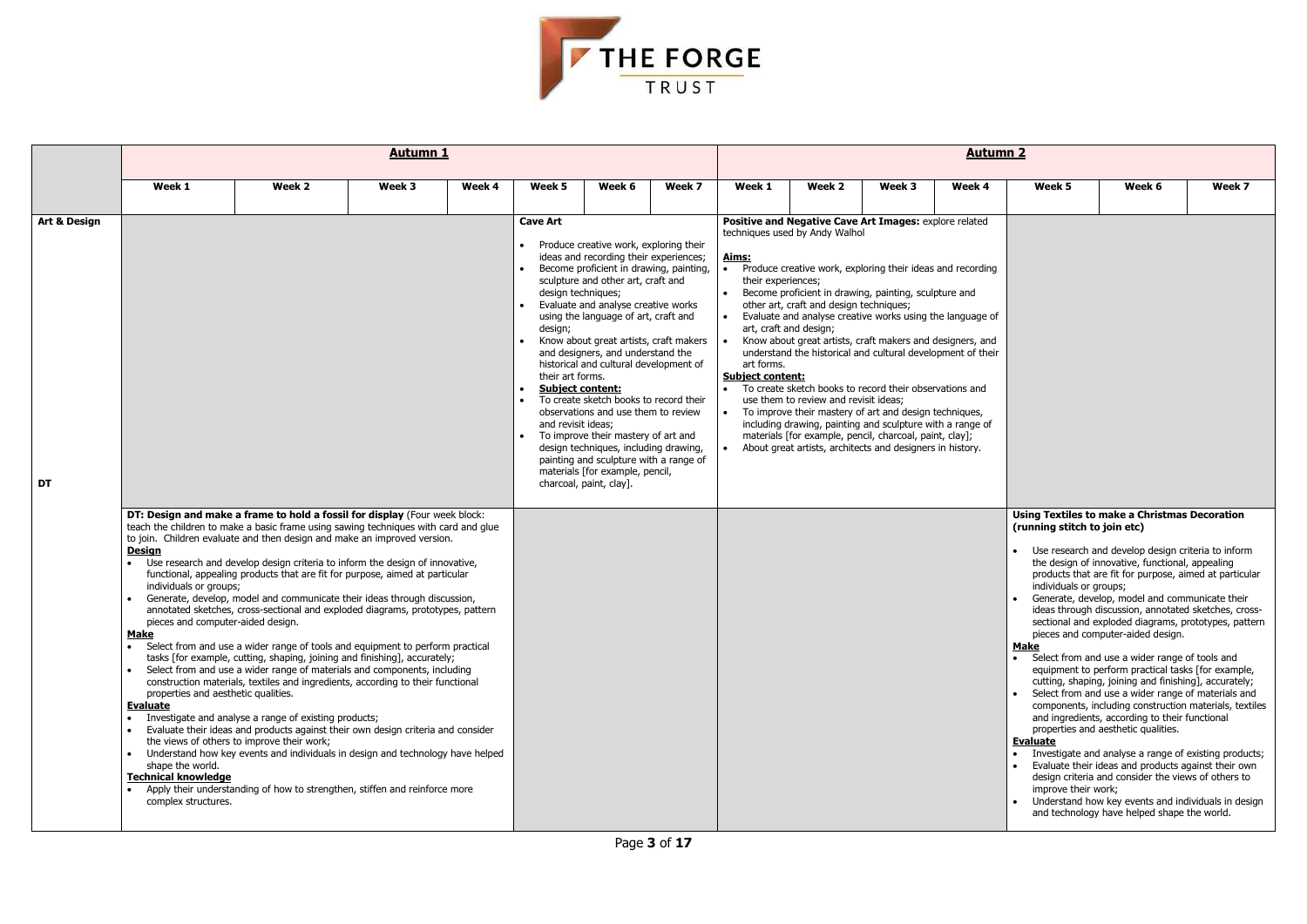

|                |                                                                                                                                                                                                                                                                                                                                                                                                                                                                                                                                                                                                                                                                                                                                                                                                                                                                                                                                                                                                                                                                                                                            |                                                                                                                                                                                                                                                                                      | <b>Autumn 1</b> |        |        |        |        | <b>Autumn 2</b>                           |                                                                                                                     |                                                                                                                                                                                                                                                                                                                                                                                                                                                                                                                                                                                                                                                                                                                                                                          |        |        |        |        |
|----------------|----------------------------------------------------------------------------------------------------------------------------------------------------------------------------------------------------------------------------------------------------------------------------------------------------------------------------------------------------------------------------------------------------------------------------------------------------------------------------------------------------------------------------------------------------------------------------------------------------------------------------------------------------------------------------------------------------------------------------------------------------------------------------------------------------------------------------------------------------------------------------------------------------------------------------------------------------------------------------------------------------------------------------------------------------------------------------------------------------------------------------|--------------------------------------------------------------------------------------------------------------------------------------------------------------------------------------------------------------------------------------------------------------------------------------|-----------------|--------|--------|--------|--------|-------------------------------------------|---------------------------------------------------------------------------------------------------------------------|--------------------------------------------------------------------------------------------------------------------------------------------------------------------------------------------------------------------------------------------------------------------------------------------------------------------------------------------------------------------------------------------------------------------------------------------------------------------------------------------------------------------------------------------------------------------------------------------------------------------------------------------------------------------------------------------------------------------------------------------------------------------------|--------|--------|--------|--------|
|                | Week 1                                                                                                                                                                                                                                                                                                                                                                                                                                                                                                                                                                                                                                                                                                                                                                                                                                                                                                                                                                                                                                                                                                                     | Week 2                                                                                                                                                                                                                                                                               | Week 3          | Week 4 | Week 5 | Week 6 | Week 7 | Week 1                                    | Week 2                                                                                                              | Week 3                                                                                                                                                                                                                                                                                                                                                                                                                                                                                                                                                                                                                                                                                                                                                                   | Week 4 | Week 5 | Week 6 | Week 7 |
| <b>History</b> | From Stone Age to Iron Age<br>$\bullet$                                                                                                                                                                                                                                                                                                                                                                                                                                                                                                                                                                                                                                                                                                                                                                                                                                                                                                                                                                                                                                                                                    | • Changes in Britain from the Stone Age to the Iron Age;<br>• Late Neolithic hunter-gatherers and early farmers, for example, Skara Brae;<br>Bronze Age religion, technology and travel, for example, Stonehenge;<br>Iron Age hill forts: tribal kingdoms, farming, art and culture. |                 |        |        |        |        |                                           |                                                                                                                     |                                                                                                                                                                                                                                                                                                                                                                                                                                                                                                                                                                                                                                                                                                                                                                          |        |        |        |        |
| <b>RE</b>      | <b>Worship and sacred places:</b><br>Pursue an enquiry into local places of worship and beliefs<br>about worship, relating the meanings of symbols and<br>actions used in worship to events and teachings from the<br>religions they study (A3);<br>· consider: what happens in holy buildings? Linking to<br>History and Design Technology pupils consider how the<br>architecture, furniture and uses of churches, mandirs,<br>mosques or synagogues, express the community's way of<br>life, values and beliefs (B1);<br>• discuss and present thoughtfully their own and others'<br>views on challenging questions about different kinds of<br>religious belonging in Nottinghamshire today, presenting<br>what they have found out about worship clearly and<br>thoughtfully in a variety of ways including for example<br>design and modelling, photo album descriptions and<br>recounts, Q&A, poetry or art (C1). Religious content will<br>include: exploring religious buildings in Nottinghamshire<br>and the region, connecting the buildings to religious<br>beliefs, teachings, practices and ways of living. |                                                                                                                                                                                                                                                                                      |                 |        |        |        |        |                                           |                                                                                                                     |                                                                                                                                                                                                                                                                                                                                                                                                                                                                                                                                                                                                                                                                                                                                                                          |        |        |        |        |
| Geography      |                                                                                                                                                                                                                                                                                                                                                                                                                                                                                                                                                                                                                                                                                                                                                                                                                                                                                                                                                                                                                                                                                                                            |                                                                                                                                                                                                                                                                                      |                 |        |        |        |        | <b>Settlements</b><br>minerals and water; | Describe and understand key aspects of:<br>earthquakes, and the water cycle;<br>United Kingdom and the wider world; | physical geography, including: climate zones, biomes and<br>vegetation belts, rivers, mountains, volcanoes and<br>Human geography, including: types of settlement and land<br>use, economic activity including trade links, and the<br>distribution of natural resources including energy, food,<br>Use maps, atlases, globes and digital/computer mapping<br>to locate countries and describe features studied;<br>• Use the eight points of a compass, four and six-figure grid<br>references, symbols and key (including the use of<br>Ordnance Survey maps) to build their knowledge of the<br>Use fieldwork to observe, measure, record and present the<br>human and physical features in the local area using a<br>range of methods, including sketch maps, plans. |        |        |        |        |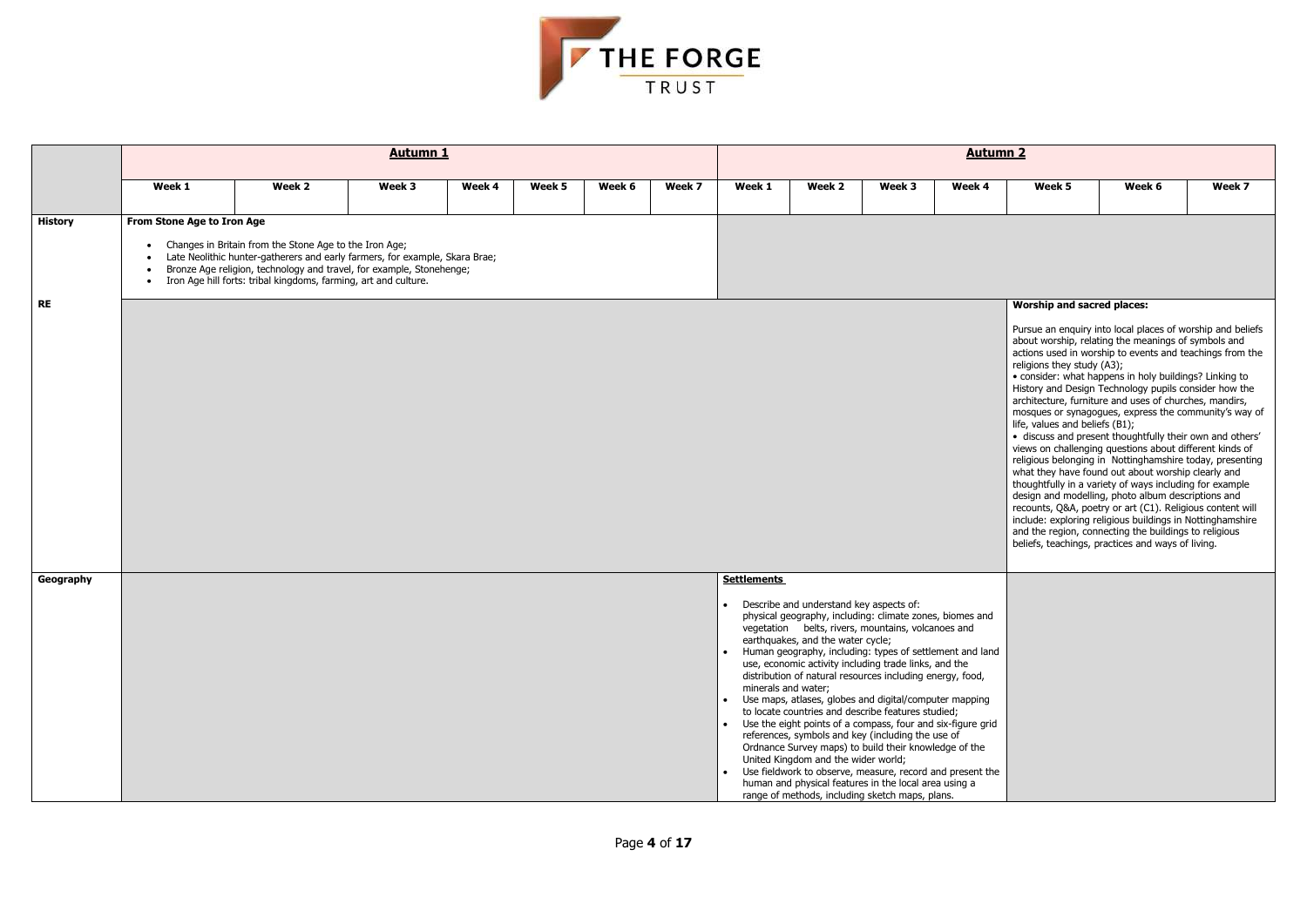

|                  |                                                                                                              |                                                                                                                                                                                                                                                                                                                                                                                                                                                                                                                                                                                                                                                                                                                                                                                             | <b>Autumn 1</b> |        |        |        |        | <b>Autumn 2</b>                     |                                                                                                                                                                                                                                                                                                                                                                                                                                                                                                                                                                                                                                                                                                                                                                                                                                           |        |        |        |        |        |  |
|------------------|--------------------------------------------------------------------------------------------------------------|---------------------------------------------------------------------------------------------------------------------------------------------------------------------------------------------------------------------------------------------------------------------------------------------------------------------------------------------------------------------------------------------------------------------------------------------------------------------------------------------------------------------------------------------------------------------------------------------------------------------------------------------------------------------------------------------------------------------------------------------------------------------------------------------|-----------------|--------|--------|--------|--------|-------------------------------------|-------------------------------------------------------------------------------------------------------------------------------------------------------------------------------------------------------------------------------------------------------------------------------------------------------------------------------------------------------------------------------------------------------------------------------------------------------------------------------------------------------------------------------------------------------------------------------------------------------------------------------------------------------------------------------------------------------------------------------------------------------------------------------------------------------------------------------------------|--------|--------|--------|--------|--------|--|
|                  | Week 1                                                                                                       | Week 2                                                                                                                                                                                                                                                                                                                                                                                                                                                                                                                                                                                                                                                                                                                                                                                      | Week 3          | Week 4 | Week 5 | Week 6 | Week 7 | Week 1                              | Week 2                                                                                                                                                                                                                                                                                                                                                                                                                                                                                                                                                                                                                                                                                                                                                                                                                                    | Week 3 | Week 4 | Week 5 | Week 6 | Week 7 |  |
| <b>Computing</b> |                                                                                                              |                                                                                                                                                                                                                                                                                                                                                                                                                                                                                                                                                                                                                                                                                                                                                                                             |                 |        |        |        |        |                                     |                                                                                                                                                                                                                                                                                                                                                                                                                                                                                                                                                                                                                                                                                                                                                                                                                                           |        |        |        |        |        |  |
| <b>Music</b>     | <b>Environment</b>                                                                                           |                                                                                                                                                                                                                                                                                                                                                                                                                                                                                                                                                                                                                                                                                                                                                                                             |                 |        |        |        |        | <b>Building</b>                     |                                                                                                                                                                                                                                                                                                                                                                                                                                                                                                                                                                                                                                                                                                                                                                                                                                           |        |        |        |        |        |  |
|                  | Musical Focus: Composition                                                                                   |                                                                                                                                                                                                                                                                                                                                                                                                                                                                                                                                                                                                                                                                                                                                                                                             |                 |        |        |        |        | Musical Focus - Beat                |                                                                                                                                                                                                                                                                                                                                                                                                                                                                                                                                                                                                                                                                                                                                                                                                                                           |        |        |        |        |        |  |
| <b>MFL</b>       | environment.<br>fluency, control and expression;<br>composers and musicians;<br>https://youtu.be/KtbAEYwkC1E | The children explore songs and poems about places. They create accompaniments and sound pictures to reflect sounds in their local<br>Play and perform in solo and ensemble contexts, using their voices and playing musical instruments with increasing accuracy,<br>Improvise and compose music for a range of purposes using the inter-related dimensions of music;<br>Listen with attention to detail and recall sounds with increasing aural memory;<br>Use and understand staff and other musical notations;<br>Appreciate and understand a wide range of high-quality live and recorded music drawn from different traditions and from great<br>Develop an understanding of the history of music.<br>Rocks and Soils Rap https://www.youtube.com/watch?v=KtbAEYwkC1E&feature=youtu.be |                 |        |        |        |        | $\bullet$<br>$\bullet$<br>$\bullet$ | The sights and sounds of a building site provide the inspiration<br>for exploring and creating rhythms. The children play games,<br>sing and compose music to build into a performance.<br>Play and perform in solo and ensemble contexts, using<br>their voices and playing musical instruments with<br>increasing accuracy, fluency, control and expression;<br>Improvise and compose music for a range of purposes<br>using the inter-related dimensions of music;<br>Listen with attention to detail and recall sounds with<br>increasing aural memory;<br>Use and understand staff and other musical notations;<br>Appreciate and understand a wide range of high-quality<br>live and recorded music drawn from different traditions<br>and from great composers and musicians;<br>develop an understanding of the history of music. |        |        |        |        |        |  |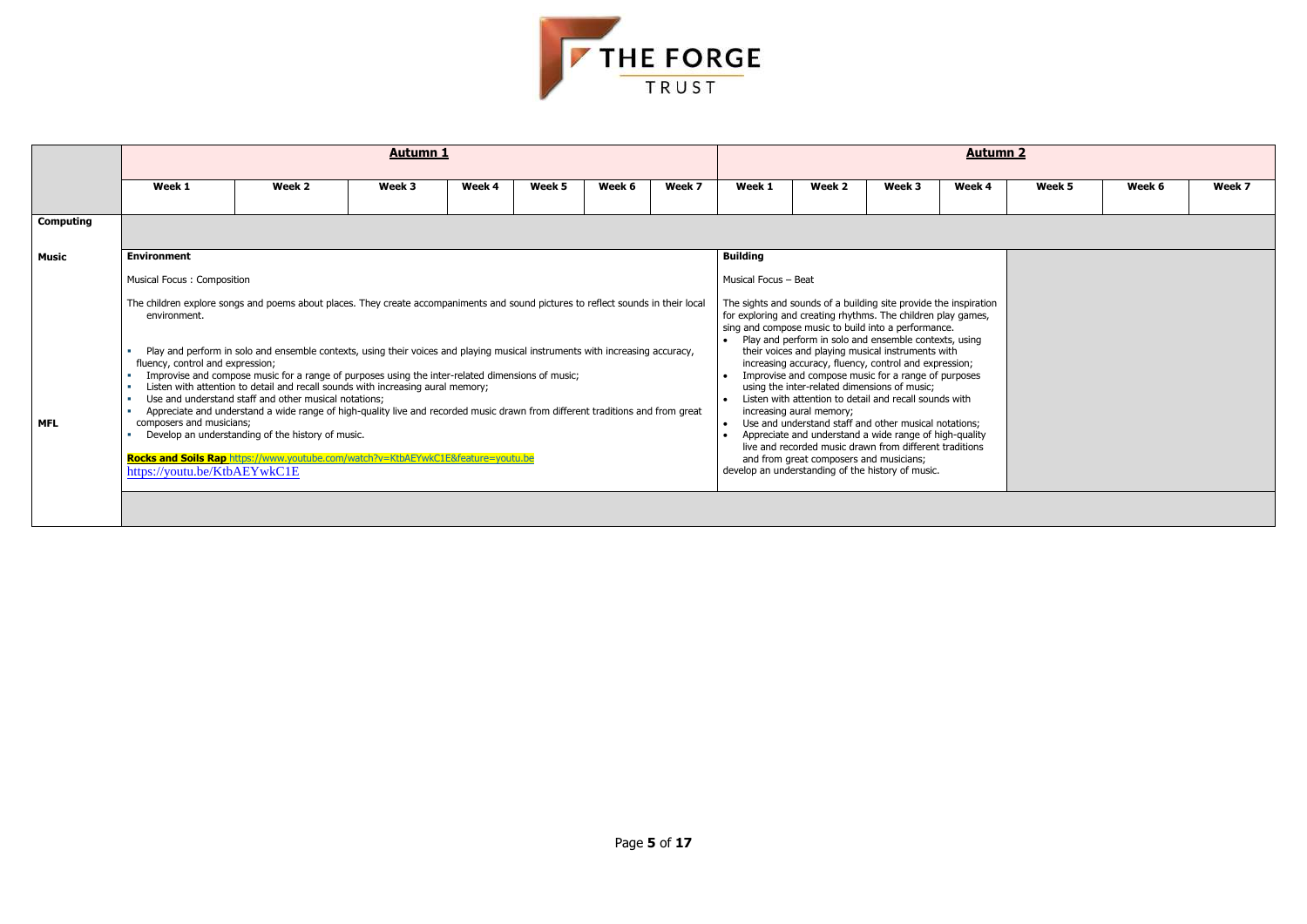

|                                                           |                                                           |                                                                                                                                                                                                                                                                                                                                                                                                                                                                                                                                                                                                                      | <b>Spring 1</b> |        |        |        |                                                                                                                                                                                                                                                               |                                                | <b>Spring 2</b>                                                                                                                                                                                                                                                                                                                                                                                                                                                                                                                                                                                                                                                                                                          |                                                                                                                                                                                                                                                                                                                                                                                                              |                                                                                                                                                                                                                                                                                                                                                                                                                                                                                                                                                                                                                                                                                                       |        |  |
|-----------------------------------------------------------|-----------------------------------------------------------|----------------------------------------------------------------------------------------------------------------------------------------------------------------------------------------------------------------------------------------------------------------------------------------------------------------------------------------------------------------------------------------------------------------------------------------------------------------------------------------------------------------------------------------------------------------------------------------------------------------------|-----------------|--------|--------|--------|---------------------------------------------------------------------------------------------------------------------------------------------------------------------------------------------------------------------------------------------------------------|------------------------------------------------|--------------------------------------------------------------------------------------------------------------------------------------------------------------------------------------------------------------------------------------------------------------------------------------------------------------------------------------------------------------------------------------------------------------------------------------------------------------------------------------------------------------------------------------------------------------------------------------------------------------------------------------------------------------------------------------------------------------------------|--------------------------------------------------------------------------------------------------------------------------------------------------------------------------------------------------------------------------------------------------------------------------------------------------------------------------------------------------------------------------------------------------------------|-------------------------------------------------------------------------------------------------------------------------------------------------------------------------------------------------------------------------------------------------------------------------------------------------------------------------------------------------------------------------------------------------------------------------------------------------------------------------------------------------------------------------------------------------------------------------------------------------------------------------------------------------------------------------------------------------------|--------|--|
|                                                           | Week 1                                                    | Week 2                                                                                                                                                                                                                                                                                                                                                                                                                                                                                                                                                                                                               | Week 3          | Week 4 | Week 5 | Week 6 | Week 1                                                                                                                                                                                                                                                        | Week 2                                         | Week 3                                                                                                                                                                                                                                                                                                                                                                                                                                                                                                                                                                                                                                                                                                                   | Week 4                                                                                                                                                                                                                                                                                                                                                                                                       | Week 5                                                                                                                                                                                                                                                                                                                                                                                                                                                                                                                                                                                                                                                                                                | Week 6 |  |
| <b>Curriculum</b><br><b>Drivers/</b><br><b>Enrichment</b> | <b>Cultural Diversity:</b><br>had on later civilisations. | Visit to Magna or suitable science park with a focus on forces.<br>Aspiration: visitor with a focus on a career in stem subject. What do they do? How did they qualify? The story of<br>Isaac Newton (perseverance, work ethic etc. with local link.<br>Profiles of other influential scientists: Einstein and Marie Curie.<br>The achievements of non- European cultures. Explore the achievements of the Egyptians and the influence they                                                                                                                                                                          |                 |        |        |        | tributaries etc.<br><b>Aspiration:</b><br><b>Cultural Diversity:</b>                                                                                                                                                                                          | way as the Egyptians needed the Nile to flood; |                                                                                                                                                                                                                                                                                                                                                                                                                                                                                                                                                                                                                                                                                                                          | Visit to a local river (stimulus for observational art work using learned techniques and to reinforce work on the water cycle/rain/                                                                                                                                                                                                                                                                          | • The achievements of the great artists: how they persevered often through many years of being unsuccessful before being recognised;<br>• Visitor local artist to talk to the group about what they do and why they do it? What inspired them to paint, draw sculpt etc.<br>• Understanding what it is like to be a Christian in modern Britain and how this affects the way you behave and the choices you make;<br>Exploration of the importance of rivers to many cultures. How we all depend on water to live and for our crops to grow in the same<br>• The role of organisations such as Water Aid in places where water is scarce and the concept of gratitude for things we take for granted. |        |  |
| <b>PE</b>                                                 | <b>Unit 3 Cognitive</b>                                   | Skill - Dynamic Balance: On a Line<br>To understand ways (criteria) to judge performance and identify specific parts to continue to work upon and<br>use my awareness of space and others to make good decisions<br>To understand the simple tactics of attacking and defending and explain what I am doing well and begin to<br>identify areas for improvement<br>To begin to order instructions, movements and skills and with help I can recognise similarities and differences in<br>performance and explain why someone is working or performing well                                                           |                 |        |        |        | <b>Unit 4 Creative</b><br><b>Skill - Sending and Receiving</b><br>more fun or challenging                                                                                                                                                                     | differences in movements and expression        |                                                                                                                                                                                                                                                                                                                                                                                                                                                                                                                                                                                                                                                                                                                          | • To link actions and develop sequences of movements that express my own ideas and change tactics, rules or tasks to make activities<br>To make up my own rules and versions of activities and respond differently to a variety of tasks or music and recognise similarities and<br>• To begin to compare my movements and skills with those of others and select and link movements together to fit a theme |                                                                                                                                                                                                                                                                                                                                                                                                                                                                                                                                                                                                                                                                                                       |        |  |
| <b>Science</b>                                            | <b>Forces and Magnets</b><br>$\bullet$                    | Compare how things move on different surfaces;<br>Compare how things move on different surfaces;<br>Notice that some forces need contact between two objects, but magnetic forces can act at a distance;<br>Observe how magnets attract or repel each other and attract some materials and not others;<br>Compare and group together a variety of everyday materials on the basis of whether they are attracted to a<br>magnet, and identify some magnetic materials;<br>Describe magnets as having two poles;<br>Predict whether two magnets will attract or repel each other, depending on which poles are facing. |                 |        |        |        | <b>Working Scientifically</b><br>and data loggers;<br>answering questions;<br>charts, and tables;<br>presentations of results and conclusions;<br>processes;<br>• Using straightforward scientific evidence to answer questions or to support their findings. | improvements and raise further questions;      | Asking relevant questions and using different types of scientific enquiries to answer them;<br>Setting up simple practical enquiries, comparative and fair tests;<br>Making systematic and careful observations and, where appropriate, taking accurate<br>measurements using standard units, using a range of equipment, including thermometers<br>Gathering, recording, classifying and presenting data in a variety of ways to help in<br>Reporting on findings from enquiries, including oral and written explanations, displays or<br>Using results to draw simple conclusions, make predictions for new values, suggest<br>Identifying differences, similarities or changes related to simple scientific ideas and | Recording findings using simple scientific language, drawings, labelled diagrams, keys, bar                                                                                                                                                                                                                                                                                                                  | <b>Plants</b><br>Identify and describe the functions of<br>different parts of flowering plants:<br>roots, stem/trunk, leaves and<br>flowers.                                                                                                                                                                                                                                                                                                                                                                                                                                                                                                                                                          |        |  |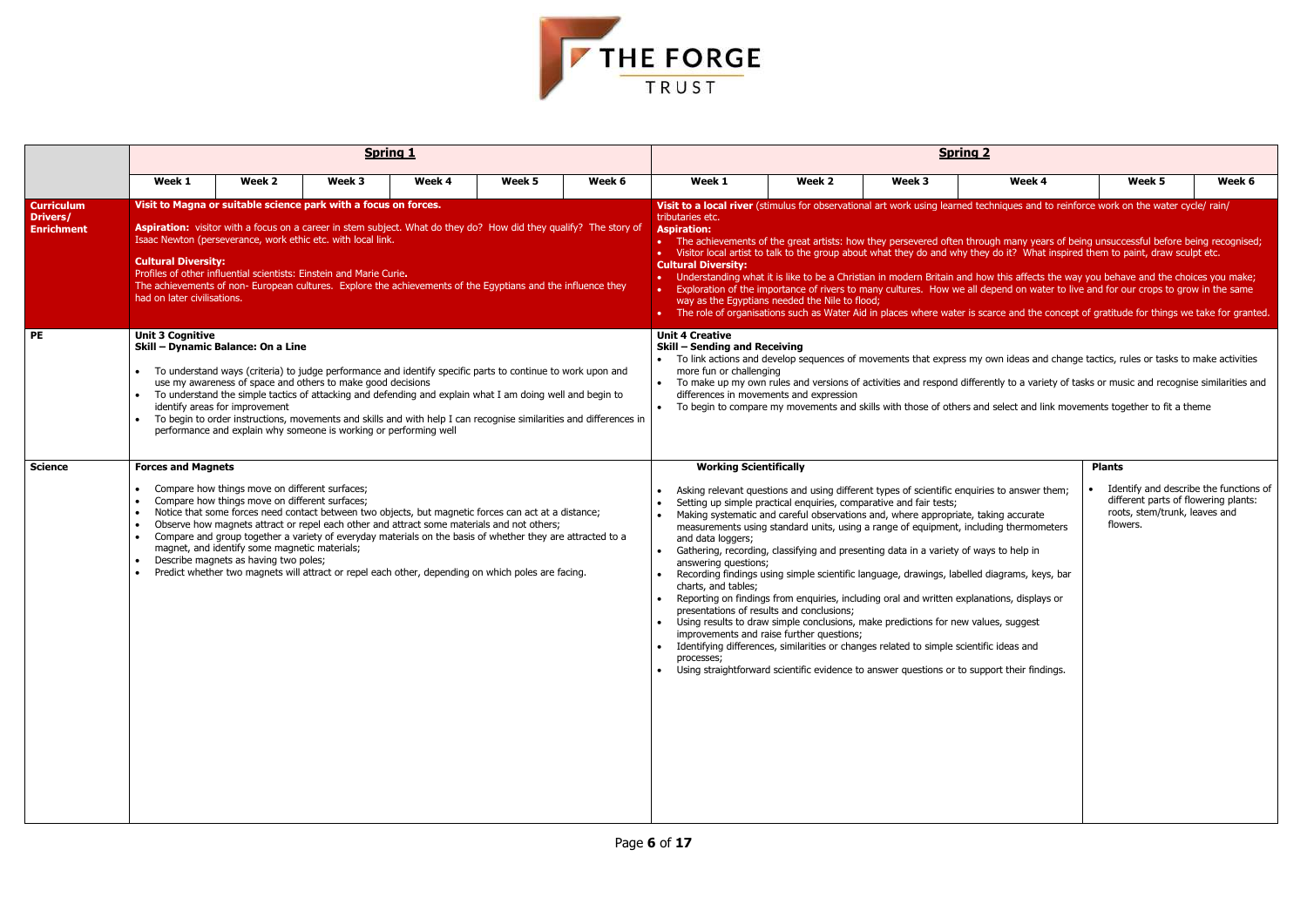| $\overline{\mathbf{r}}$                      |                                                                                                                          |        |
|----------------------------------------------|--------------------------------------------------------------------------------------------------------------------------|--------|
| Week 4                                       | Week 5                                                                                                                   | Week 6 |
| nt, waves and reflection.                    | presenting water. In particular Seurat. Apply these techniques                                                           |        |
| ences;<br>nd design techniques;<br>d design; | the historical and cultural development of their art forms;<br>ng, painting and sculpture with a range of materials [for |        |
|                                              |                                                                                                                          |        |
|                                              |                                                                                                                          |        |
|                                              |                                                                                                                          |        |
|                                              |                                                                                                                          |        |
|                                              |                                                                                                                          |        |
|                                              |                                                                                                                          |        |
|                                              |                                                                                                                          |        |
|                                              |                                                                                                                          |        |
|                                              |                                                                                                                          |        |
|                                              |                                                                                                                          |        |
|                                              |                                                                                                                          |        |
|                                              |                                                                                                                          |        |
|                                              |                                                                                                                          |        |
|                                              |                                                                                                                          |        |



|                |                      |        | <b>Spring 1</b>                                                                                                                                                                                                                                                                                                                                                                                                                                                                                                                                                                                                                                                                                                |        |        |                                                  |                                                                                                                                                                                                                                                                                                                                                                                                                                                                                                                                                                                                                                                                                                                                                                                                                                                 |                                                                                                      |                                                                                                                                                                   | <b>Spring 2</b>                                                                                                                                                                                                                                                                                                                                                                                                                                                                                                                                                                                                          |        |        |
|----------------|----------------------|--------|----------------------------------------------------------------------------------------------------------------------------------------------------------------------------------------------------------------------------------------------------------------------------------------------------------------------------------------------------------------------------------------------------------------------------------------------------------------------------------------------------------------------------------------------------------------------------------------------------------------------------------------------------------------------------------------------------------------|--------|--------|--------------------------------------------------|-------------------------------------------------------------------------------------------------------------------------------------------------------------------------------------------------------------------------------------------------------------------------------------------------------------------------------------------------------------------------------------------------------------------------------------------------------------------------------------------------------------------------------------------------------------------------------------------------------------------------------------------------------------------------------------------------------------------------------------------------------------------------------------------------------------------------------------------------|------------------------------------------------------------------------------------------------------|-------------------------------------------------------------------------------------------------------------------------------------------------------------------|--------------------------------------------------------------------------------------------------------------------------------------------------------------------------------------------------------------------------------------------------------------------------------------------------------------------------------------------------------------------------------------------------------------------------------------------------------------------------------------------------------------------------------------------------------------------------------------------------------------------------|--------|--------|
|                | Week 1               | Week 2 | Week 3                                                                                                                                                                                                                                                                                                                                                                                                                                                                                                                                                                                                                                                                                                         | Week 4 | Week 5 | Week 6                                           | Week 1                                                                                                                                                                                                                                                                                                                                                                                                                                                                                                                                                                                                                                                                                                                                                                                                                                          | Week 2                                                                                               | Week 3                                                                                                                                                            | Week 4                                                                                                                                                                                                                                                                                                                                                                                                                                                                                                                                                                                                                   | Week 5 | Week 6 |
| Art            |                      |        |                                                                                                                                                                                                                                                                                                                                                                                                                                                                                                                                                                                                                                                                                                                |        |        |                                                  |                                                                                                                                                                                                                                                                                                                                                                                                                                                                                                                                                                                                                                                                                                                                                                                                                                                 | example, pencil, charcoal, paint, clay]<br>About great artists, architects and designers in history. | Produce creative work, exploring their ideas and recording their experiences;<br>Evaluate and analyse creative works using the language of art, craft and design; | Impressions of rivers: explore the techniques of the impressionists in representing water. In particular Seurat. Apply these techniques<br>to images of the Nile past and present and then a local river- examining light, waves and reflection.<br>Become proficient in drawing, painting, sculpture and other art, craft and design techniques;<br>Know about great artists, craft makers and designers, and understand the historical and cultural development of their art forms;<br>To improve their mastery of art and design techniques, including drawing, painting and sculpture with a range of materials [for |        |        |
| DT             |                      |        | The Pharos Gold (Design, make evaluate activity). Using art straws, newspaper or card to design the frame of a<br>pyramid to support the suspension of a given weight (Pharos Gold) inside the structure.<br>Generate, develop, model and communicate their ideas through discussion, annotated sketches, cross-sectional<br>and exploded diagrams, prototypes, pattern pieces and computer-aided design;<br>Select from and use a wider range of materials and components, including construction materials, textiles and<br>ingredients, according to their functional properties and aesthetic qualities;<br>Apply their understanding of how to strengthen, stiffen and reinforce more complex structures. |        |        |                                                  |                                                                                                                                                                                                                                                                                                                                                                                                                                                                                                                                                                                                                                                                                                                                                                                                                                                 |                                                                                                      |                                                                                                                                                                   |                                                                                                                                                                                                                                                                                                                                                                                                                                                                                                                                                                                                                          |        |        |
| <b>History</b> | <b>Ancient Egypt</b> |        | The achievements of the earliest civilizations – an overview of where and when the first<br>civilizations appeared and a depth study of one of the following: Ancient Sumer; The Indus<br>Valley; Ancient Egypt; The Shang Dynasty of Ancient China.                                                                                                                                                                                                                                                                                                                                                                                                                                                           |        |        |                                                  |                                                                                                                                                                                                                                                                                                                                                                                                                                                                                                                                                                                                                                                                                                                                                                                                                                                 |                                                                                                      |                                                                                                                                                                   |                                                                                                                                                                                                                                                                                                                                                                                                                                                                                                                                                                                                                          |        |        |
| Geography      |                      |        |                                                                                                                                                                                                                                                                                                                                                                                                                                                                                                                                                                                                                                                                                                                |        |        | <b>Water Cycle and the River Nile</b><br>night); | Physical geography, including: climate zones, biomes and vegetation belts, rivers,<br>mountains, volcanoes and earthquakes, and the water cycle;<br>Locate the world's countries, using maps to focus on Europe (including the location of<br>Russia) and North and South America, concentrating on their environmental regions,<br>key physical and human characteristics, countries, and major cities;<br>Identify the position and significance of latitude, longitude, Equator, Northern<br>Hemisphere, Southern Hemisphere, the Tropics of Cancer and Capricorn, Arctic and<br>Antarctic Circle, the Prime/Greenwich Meridian and time zones (including day and<br>Key topographical features (including hills, mountains, coasts and rivers), and land-<br>use patterns; and understand how some of these aspects have changed over time. |                                                                                                      |                                                                                                                                                                   |                                                                                                                                                                                                                                                                                                                                                                                                                                                                                                                                                                                                                          |        |        |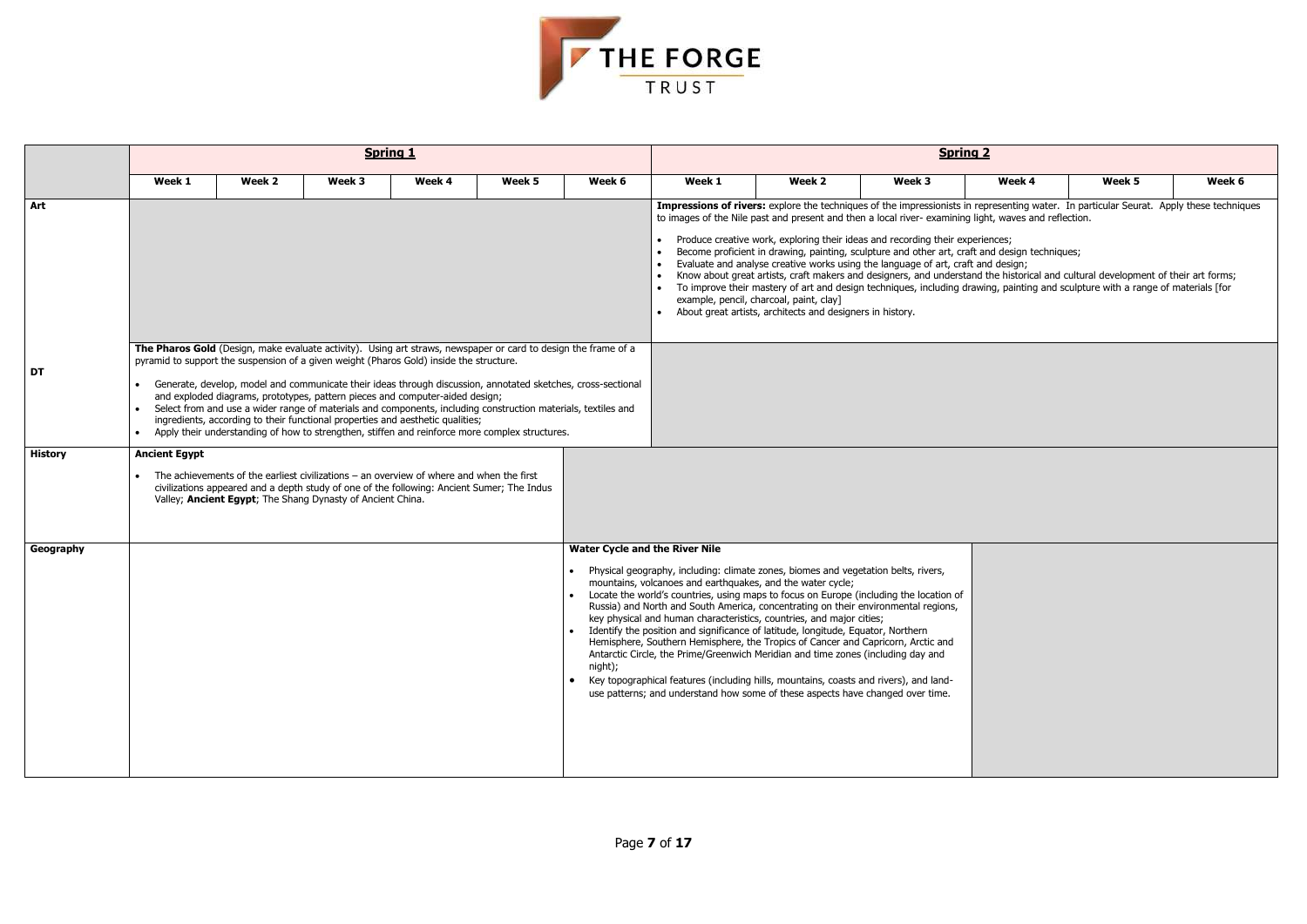

| Week 1<br>Week 2<br>Week 4<br>Week 5<br>Week 4<br>Week 5<br>Week 3<br>Week 6<br>Week 1<br>Week 2<br>Week 3<br><b>RE</b><br><b>Beliefs and questions:</b><br>Pupils:<br>• Learn about Christian commitment by describing some spiritual<br>ways of celebrating Christian festivals, including Christmas, Easter<br>and Pentecost. They reflect thoughtfully on the reasons why some<br>people value such celebrations very highly, but others not at all<br>(A1);<br>• Describe and understand links between Bible stories of creation<br>and Christian beliefs about God as the creator (A2);<br>• Express and communicate their understanding of the challenges<br>of commitment for a Christian person and a Christian community.<br>They consider: what difference does believing in Jesus make to<br>Christians? (B2);<br>• Discuss a range of ideas about some 'big questions', e.g. what do<br>Christians believe about God? What different creation stories do we<br>know about the beginnings of life on Earth? Did God make us all, or<br>are we an accident? They develop ideas about different ways<br>science and religions handle questions of origins, where we come<br>from (C1). Religious content will include: stories and celebrations of<br>Christmas, Easter, Pentecost, Harvest, exploring stories and<br>Christian beliefs about creation, God, community and commitment to<br>God and humanity.<br>3.1 Coding<br><b>Computing</b><br>Design, write and debug programs that accomplish specific goals, including controlling or simulating physical<br>systems; solve problems by decomposing them into smaller parts;<br>Use sequence, selection, and repetition in programs; work with variables and various forms of input and output;<br>Use logical reasoning to explain how some simple algorithms work and to detect and correct errors in<br>$\bullet$<br>algorithms and programs.<br><b>Common Words and Phrases</b><br><b>MFL</b><br>Listen attentively to spoken language and show understanding by joining in and responding;<br>Explore the patterns and sounds of language through songs and rhymes and link the spelling, sound and meaning of words engage in<br>conversations; ask and answer questions; express opinions and respond to those of others; seek clarification and help.<br><b>Music</b><br><b>YEAR 4 MUSIC EXPRESS</b><br><b>Sounds</b><br>Musial Focus - Exploring sounds<br><b>Ancient Worlds</b><br>Musical Focus - Structure<br>How are sounds produced and classified? The children<br>explore timbre and structure through musical conversations<br>Subject link: History<br>in music from around the world.<br>The children celebrate achievements of the `Amazing Egyptians' and explore 21th century minimalist music inspired<br>by the age of Akhenaten. They arrange and perform a layered pyramid structure.<br>Play and perform in solo and ensemble contexts, using their voices and playing musical instruments with<br>increasing accuracy, fluency, control and expression; |  |  | <b>Spring 1</b> |  | <b>Spring 2</b> |  |  |  |  |        |  |  |
|------------------------------------------------------------------------------------------------------------------------------------------------------------------------------------------------------------------------------------------------------------------------------------------------------------------------------------------------------------------------------------------------------------------------------------------------------------------------------------------------------------------------------------------------------------------------------------------------------------------------------------------------------------------------------------------------------------------------------------------------------------------------------------------------------------------------------------------------------------------------------------------------------------------------------------------------------------------------------------------------------------------------------------------------------------------------------------------------------------------------------------------------------------------------------------------------------------------------------------------------------------------------------------------------------------------------------------------------------------------------------------------------------------------------------------------------------------------------------------------------------------------------------------------------------------------------------------------------------------------------------------------------------------------------------------------------------------------------------------------------------------------------------------------------------------------------------------------------------------------------------------------------------------------------------------------------------------------------------------------------------------------------------------------------------------------------------------------------------------------------------------------------------------------------------------------------------------------------------------------------------------------------------------------------------------------------------------------------------------------------------------------------------------------------------------------------------------------------------------------------------------------------------------------------------------------------------------------------------------------------------------------------------------------------------------------------------------------------------------------------------------------------------------------------------------------------------------------------------------------------------------------------------------------------------------------------------------------------------------------------------------------------------------------------------|--|--|-----------------|--|-----------------|--|--|--|--|--------|--|--|
|                                                                                                                                                                                                                                                                                                                                                                                                                                                                                                                                                                                                                                                                                                                                                                                                                                                                                                                                                                                                                                                                                                                                                                                                                                                                                                                                                                                                                                                                                                                                                                                                                                                                                                                                                                                                                                                                                                                                                                                                                                                                                                                                                                                                                                                                                                                                                                                                                                                                                                                                                                                                                                                                                                                                                                                                                                                                                                                                                                                                                                                      |  |  |                 |  |                 |  |  |  |  | Week 6 |  |  |
|                                                                                                                                                                                                                                                                                                                                                                                                                                                                                                                                                                                                                                                                                                                                                                                                                                                                                                                                                                                                                                                                                                                                                                                                                                                                                                                                                                                                                                                                                                                                                                                                                                                                                                                                                                                                                                                                                                                                                                                                                                                                                                                                                                                                                                                                                                                                                                                                                                                                                                                                                                                                                                                                                                                                                                                                                                                                                                                                                                                                                                                      |  |  |                 |  |                 |  |  |  |  |        |  |  |
|                                                                                                                                                                                                                                                                                                                                                                                                                                                                                                                                                                                                                                                                                                                                                                                                                                                                                                                                                                                                                                                                                                                                                                                                                                                                                                                                                                                                                                                                                                                                                                                                                                                                                                                                                                                                                                                                                                                                                                                                                                                                                                                                                                                                                                                                                                                                                                                                                                                                                                                                                                                                                                                                                                                                                                                                                                                                                                                                                                                                                                                      |  |  |                 |  |                 |  |  |  |  |        |  |  |
|                                                                                                                                                                                                                                                                                                                                                                                                                                                                                                                                                                                                                                                                                                                                                                                                                                                                                                                                                                                                                                                                                                                                                                                                                                                                                                                                                                                                                                                                                                                                                                                                                                                                                                                                                                                                                                                                                                                                                                                                                                                                                                                                                                                                                                                                                                                                                                                                                                                                                                                                                                                                                                                                                                                                                                                                                                                                                                                                                                                                                                                      |  |  |                 |  |                 |  |  |  |  |        |  |  |
|                                                                                                                                                                                                                                                                                                                                                                                                                                                                                                                                                                                                                                                                                                                                                                                                                                                                                                                                                                                                                                                                                                                                                                                                                                                                                                                                                                                                                                                                                                                                                                                                                                                                                                                                                                                                                                                                                                                                                                                                                                                                                                                                                                                                                                                                                                                                                                                                                                                                                                                                                                                                                                                                                                                                                                                                                                                                                                                                                                                                                                                      |  |  |                 |  |                 |  |  |  |  |        |  |  |
|                                                                                                                                                                                                                                                                                                                                                                                                                                                                                                                                                                                                                                                                                                                                                                                                                                                                                                                                                                                                                                                                                                                                                                                                                                                                                                                                                                                                                                                                                                                                                                                                                                                                                                                                                                                                                                                                                                                                                                                                                                                                                                                                                                                                                                                                                                                                                                                                                                                                                                                                                                                                                                                                                                                                                                                                                                                                                                                                                                                                                                                      |  |  |                 |  |                 |  |  |  |  |        |  |  |
|                                                                                                                                                                                                                                                                                                                                                                                                                                                                                                                                                                                                                                                                                                                                                                                                                                                                                                                                                                                                                                                                                                                                                                                                                                                                                                                                                                                                                                                                                                                                                                                                                                                                                                                                                                                                                                                                                                                                                                                                                                                                                                                                                                                                                                                                                                                                                                                                                                                                                                                                                                                                                                                                                                                                                                                                                                                                                                                                                                                                                                                      |  |  |                 |  |                 |  |  |  |  |        |  |  |
| Play and perform in solo and ensemble contexts, using their voices and playing musical instruments with<br>Improvise and compose music for a range of purposes using the inter-related dimensions of music;<br>increasing accuracy, fluency, control and expression;<br>Listen with attention to detail and recall sounds with increasing aural memory;<br>Improvise and compose music for a range of purposes using the inter-related dimensions of music;<br>$\bullet$<br>Use and understand staff and other musical notations;<br>Listen with attention to detail and recall sounds with increasing aural memory;<br>$\bullet$<br>Appreciate and understand a wide range of high-quality live and recorded music drawn from different traditions and from great                                                                                                                                                                                                                                                                                                                                                                                                                                                                                                                                                                                                                                                                                                                                                                                                                                                                                                                                                                                                                                                                                                                                                                                                                                                                                                                                                                                                                                                                                                                                                                                                                                                                                                                                                                                                                                                                                                                                                                                                                                                                                                                                                                                                                                                                                   |  |  |                 |  |                 |  |  |  |  |        |  |  |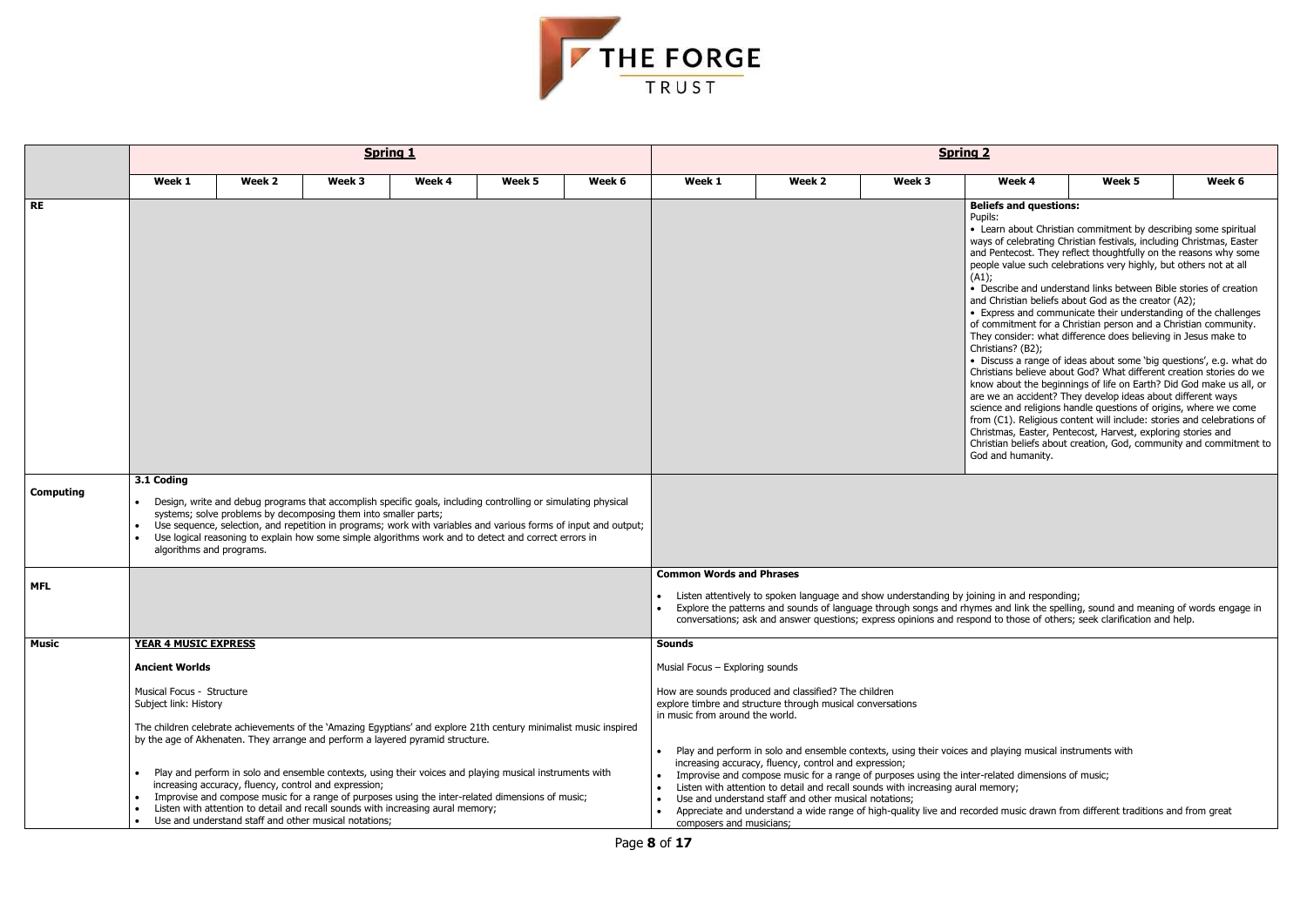

| Appreciate and understand a wide range of high-quality live and recorded music drawn from different traditions<br>and from great composers and musicians;<br>Develop an understanding of the history of music.                            | Develop an understanding of the history of music. |
|-------------------------------------------------------------------------------------------------------------------------------------------------------------------------------------------------------------------------------------------|---------------------------------------------------|
| <b>Walk Like an Egyptian</b>                                                                                                                                                                                                              |                                                   |
| <b>Songs from the musical Joseph</b><br><b>Hold Back the River</b><br>https://www.youtube.com/watch?v=SGf_mmpU3uq<br><b>Out of the Ark Easter Music</b><br>SingUp https://www.singup.org/song-bank/song/279-the-way-in-which-plants-grow/ |                                                   |
| <b>Forces</b><br>https://youtu.be/9GYDyHITcB8<br>Forces song https://www.youtube.com/watch?v=9GYDyHlTcB8&feature=youtu.be                                                                                                                 |                                                   |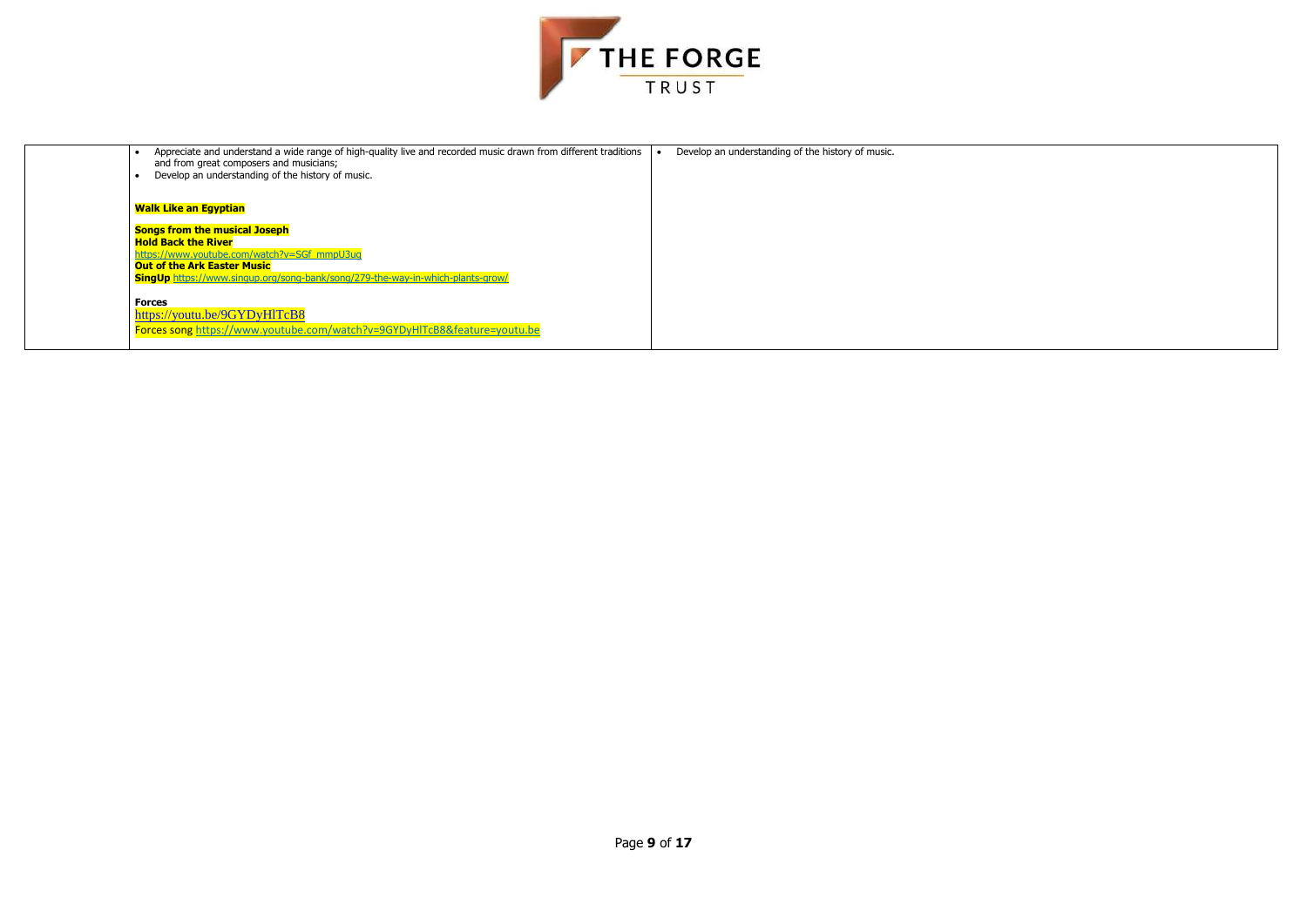| <u>. 2</u> |                                                                                                        |        |                                                                                                                                                                                         |
|------------|--------------------------------------------------------------------------------------------------------|--------|-----------------------------------------------------------------------------------------------------------------------------------------------------------------------------------------|
| k 4        | Week 5                                                                                                 | Week 6 | Week 7                                                                                                                                                                                  |
|            |                                                                                                        |        |                                                                                                                                                                                         |
|            | eas are very different. What values unite us?                                                          |        |                                                                                                                                                                                         |
|            |                                                                                                        |        | Is. The importance of looking after tools and caring about                                                                                                                              |
|            | e do they sit on the timeline between Constable and                                                    |        | v in the past it was harder for women to be seen as artists.<br>er writing to an artist to ask about the challenges she has<br>tions. How do they differ from the work we have studied? |
|            |                                                                                                        |        |                                                                                                                                                                                         |
|            |                                                                                                        |        |                                                                                                                                                                                         |
|            |                                                                                                        |        | d how long I should exercise to be healthy and record and                                                                                                                               |
|            | and explain why we need to warm up and cool down<br>e equipment appropriately and move and land safely |        |                                                                                                                                                                                         |
|            |                                                                                                        |        |                                                                                                                                                                                         |
|            |                                                                                                        |        |                                                                                                                                                                                         |
|            |                                                                                                        |        |                                                                                                                                                                                         |
|            |                                                                                                        |        |                                                                                                                                                                                         |
|            |                                                                                                        |        |                                                                                                                                                                                         |
|            |                                                                                                        |        |                                                                                                                                                                                         |
|            |                                                                                                        |        |                                                                                                                                                                                         |
|            |                                                                                                        |        |                                                                                                                                                                                         |



|                                                           |                                                                              |                                                                                                                                                                                                                                                         | <b>Summer 1</b> |                                                                                                                                                                                                                                                                                                                                           |        | <b>Summer 2</b>                                                                                                                                                                                                                                                                                                                                                                                                                                                                                                                                                                                                                                                                                                                                                                                                                                                                                                                                                                                           |                                                                                                                                                                                                                                                                                                                                                                       |        |        |        |        |        |  |
|-----------------------------------------------------------|------------------------------------------------------------------------------|---------------------------------------------------------------------------------------------------------------------------------------------------------------------------------------------------------------------------------------------------------|-----------------|-------------------------------------------------------------------------------------------------------------------------------------------------------------------------------------------------------------------------------------------------------------------------------------------------------------------------------------------|--------|-----------------------------------------------------------------------------------------------------------------------------------------------------------------------------------------------------------------------------------------------------------------------------------------------------------------------------------------------------------------------------------------------------------------------------------------------------------------------------------------------------------------------------------------------------------------------------------------------------------------------------------------------------------------------------------------------------------------------------------------------------------------------------------------------------------------------------------------------------------------------------------------------------------------------------------------------------------------------------------------------------------|-----------------------------------------------------------------------------------------------------------------------------------------------------------------------------------------------------------------------------------------------------------------------------------------------------------------------------------------------------------------------|--------|--------|--------|--------|--------|--|
|                                                           | Week 1                                                                       | Week 2                                                                                                                                                                                                                                                  | Week 3          | Week 4                                                                                                                                                                                                                                                                                                                                    | Week 5 | Week 1                                                                                                                                                                                                                                                                                                                                                                                                                                                                                                                                                                                                                                                                                                                                                                                                                                                                                                                                                                                                    | Week 2                                                                                                                                                                                                                                                                                                                                                                | Week 3 | Week 4 | Week 5 | Week 6 | Week 7 |  |
| <b>Curriculum</b><br><b>Drivers/</b><br><b>Enrichment</b> | <b>Islamic Visitor:</b>                                                      | meaning peace. Quotes from the Quran relating to this.<br>• Visit to a Bakery or arranged visit e.g. Warburtons to demonstrate bread-making<br>(Judaism), breads associated with Ramadan.<br>Aspiration: Baker to discuss role and training undertaken. |                 | <b>Cultural Diversity:</b> Visitor from the Islamic Tradition to share stories from the Quran and to explore Islam as<br>Aspiration: How did the visitor learn about the tradition?- His or her experience as a child.<br>Cultural Diversity: different breads connected to different cultures/ faiths. Communion wafer, unleavened bread |        | Visit to Matlock or suitable contrasting locality in the Peak District.<br>Cultural Diversity: consider how varied the British Isles are. Our areas are very different. What values unite us?<br>Visiting Artist: To be arranged by year group.<br>Aspiration: Artist to discuss inspiration and how they learned their skills. The importance of looking after tools and caring about<br>what you do. The rewards and challenges of producing a piece of art.<br>Cultural Diversity: John Constable to Hannah Woodman: discuss how in the past it was harder for women to be seen as artists.<br>Remind pupils of the challenges faced by Florence Nightingale. Consider writing to an artist to ask about the challenges she has<br>faced. Consider and examine landscapes from a range of cultural traditions. How do they differ from the work we have studied?<br>How might the impressionists have influenced Hannah's work and where do they sit on the timeline between Constable and<br>Woodman. |                                                                                                                                                                                                                                                                                                                                                                       |        |        |        |        |        |  |
| PE                                                        | <b>Unit 5 Applying Physical</b><br><b>Skill - Agility: Reaction/Response</b> | in running, jumping and throwing activities<br>range of skills with good control and consistency<br>some changes in level, direction or speed                                                                                                           |                 | • To perform a variety of movements and skills with good body tension and link actions together so that they flow<br>• To perform and repeat longer sequences with clear shapes and controlled movement and select and apply a<br>To perform a range of skills with some control and consistency and perform a sequence of movements with |        | <b>Unit 6 Health and Fitness</b><br>Skill - Agility: Ball Chasing<br>monitor how hard I am working                                                                                                                                                                                                                                                                                                                                                                                                                                                                                                                                                                                                                                                                                                                                                                                                                                                                                                        | To describe the basic fitness components and explain how often and how long I should exercise to be healthy and record and<br>To describe how and why my body feels during and after exercise and explain why we need to warm up and cool down<br>To say how my body feels before, during and after exercise and use equipment appropriately and move and land safely |        |        |        |        |        |  |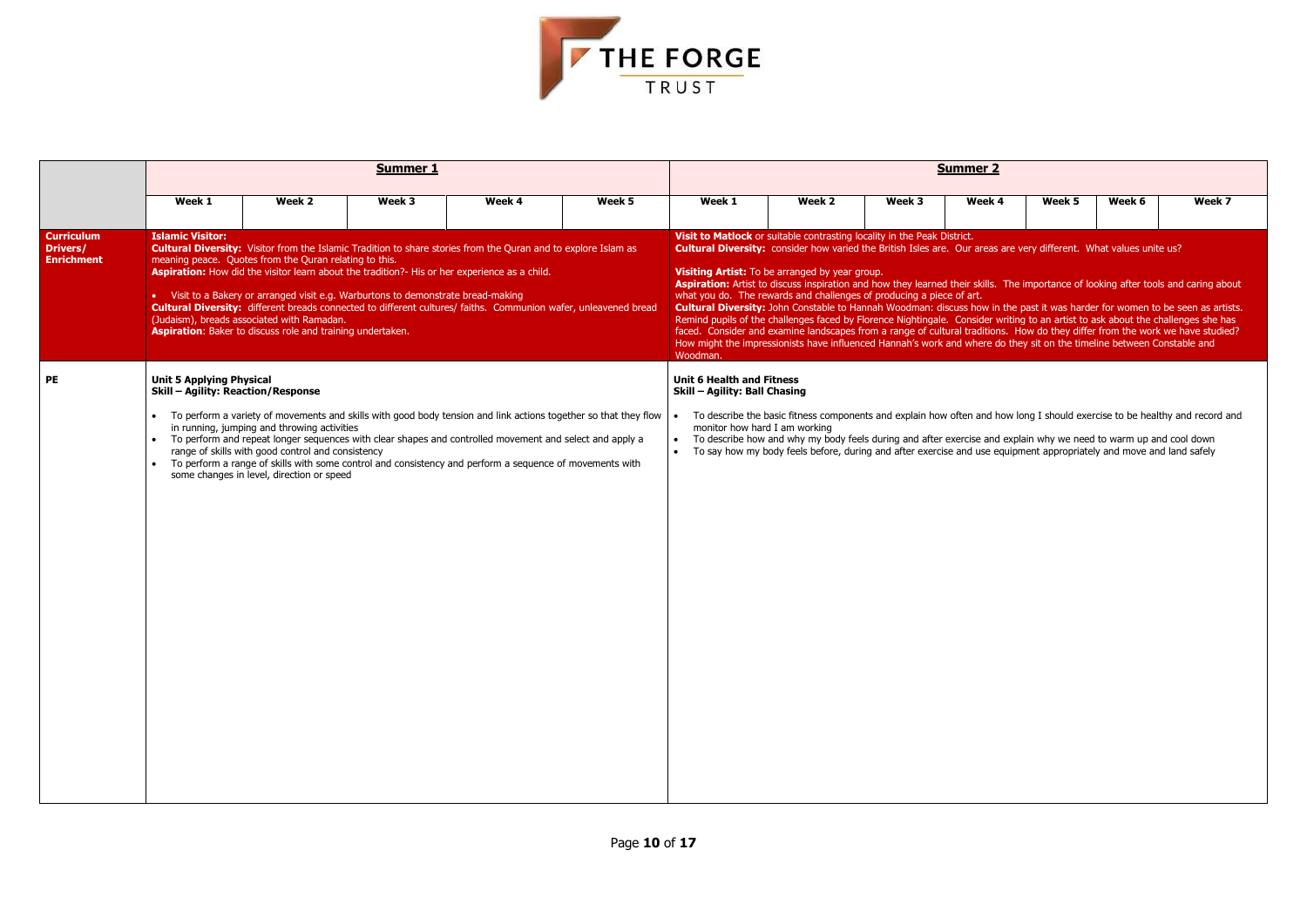

|                |                                                         |                                                                                                                                                                                                                                                                                                                                            | Summer 1 | <b>Summer 2</b>                                                                                                                                                                                                                                                                                                                                                                                                                                                                                                                                                                                                                                                                                                                                                                                                                                                                                                          |                                                                                                                                                                                                                                             |                                 |                                                                                                                                                                                                                                                                                                   |        |        |        |                                                                                                                                                                                                                                                                                                                                                                                             |                                                                                                                                                                                                                                                                                                                                                                                                                                                                                                                                                                                                                                                                                                                                                                                                   |
|----------------|---------------------------------------------------------|--------------------------------------------------------------------------------------------------------------------------------------------------------------------------------------------------------------------------------------------------------------------------------------------------------------------------------------------|----------|--------------------------------------------------------------------------------------------------------------------------------------------------------------------------------------------------------------------------------------------------------------------------------------------------------------------------------------------------------------------------------------------------------------------------------------------------------------------------------------------------------------------------------------------------------------------------------------------------------------------------------------------------------------------------------------------------------------------------------------------------------------------------------------------------------------------------------------------------------------------------------------------------------------------------|---------------------------------------------------------------------------------------------------------------------------------------------------------------------------------------------------------------------------------------------|---------------------------------|---------------------------------------------------------------------------------------------------------------------------------------------------------------------------------------------------------------------------------------------------------------------------------------------------|--------|--------|--------|---------------------------------------------------------------------------------------------------------------------------------------------------------------------------------------------------------------------------------------------------------------------------------------------------------------------------------------------------------------------------------------------|---------------------------------------------------------------------------------------------------------------------------------------------------------------------------------------------------------------------------------------------------------------------------------------------------------------------------------------------------------------------------------------------------------------------------------------------------------------------------------------------------------------------------------------------------------------------------------------------------------------------------------------------------------------------------------------------------------------------------------------------------------------------------------------------------|
|                | Week 1                                                  | Week 2                                                                                                                                                                                                                                                                                                                                     | Week 3   | Week 4                                                                                                                                                                                                                                                                                                                                                                                                                                                                                                                                                                                                                                                                                                                                                                                                                                                                                                                   | Week 5                                                                                                                                                                                                                                      | Week 1                          | Week 2                                                                                                                                                                                                                                                                                            | Week 3 | Week 4 | Week 5 | Week 6                                                                                                                                                                                                                                                                                                                                                                                      | Week 7                                                                                                                                                                                                                                                                                                                                                                                                                                                                                                                                                                                                                                                                                                                                                                                            |
| <b>Science</b> | <b>Plants</b> (contd)<br>they vary from plant to plant; | Explore the requirements of plants for life and growth (air,<br>light, water, nutrients from soil, and room to grow) and how<br>Investigate the way in which water is transported within plants;<br>Explore the part that flowers play in the life cycle of flowering<br>plants, including pollination, seed formation and seed dispersal. |          | <b>Working Scientifically</b><br>types of scientific enquiries to answer them;<br>Setting up simple practical enquiries,<br>comparative and fair tests;<br>Making systematic and careful observations<br>and, where appropriate, taking accurate<br>and data loggers;<br>Gathering, recording, classifying and<br>presenting data in a variety of ways to help<br>in answering questions;<br>Recording findings using simple scientific<br>bar charts, and tables;<br>Reporting on findings from enquiries,<br>including oral and written explanations,<br>displays or presentations of results and<br>conclusions;<br>Using results to draw simple conclusions,<br>make predictions for new values, suggest<br>improvements and raise further questions;<br>Identifying differences, similarities or<br>processes;<br>Using straightforward scientific evidence to<br>answer questions or to support their<br>findings. | Asking relevant questions and using different<br>measurements using standard units, using a<br>range of equipment, including thermometers<br>language, drawings, labelled diagrams, keys,<br>changes related to simple scientific ideas and | <b>Animals including Humans</b> | • Identify that animals, including humans, need the right types and amount of nutrition, and<br>that they cannot make their own food; they get nutrition from what they eat;<br>• Identify that humans and some other animals have skeletons and muscles for support,<br>protection and movement. |        |        |        | <b>Working Scientifically</b><br>using different types of<br>them<br>Setting up simple practical<br>tests<br>observations and, where<br>units, using a range of<br>equipment, including<br>Gathering, recording,<br>answering questions<br>charts, and tables<br>Reporting on findings from<br>conclusions<br>for new values, suggest<br>questions<br>Identifying differences,<br>processes | Asking relevant questions and<br>scientific enquiries to answer<br>enquiries, comparative and fair<br>Making systematic and careful<br>appropriate, taking accurate<br>measurements using standard<br>thermometers and data loggers<br>classifying and presenting data<br>in a variety of ways to help in<br>Recording findings using simple<br>scientific language, drawings,<br>labelled diagrams, keys, bar<br>enquiries, including oral and<br>written explanations, displays<br>or presentations of results and<br>Using results to draw simple<br>conclusions, make predictions<br>improvements and raise further<br>similarities or changes related<br>to simple scientific ideas and<br>Using straightforward scientific<br>evidence to answer questions<br>or to support their findings. |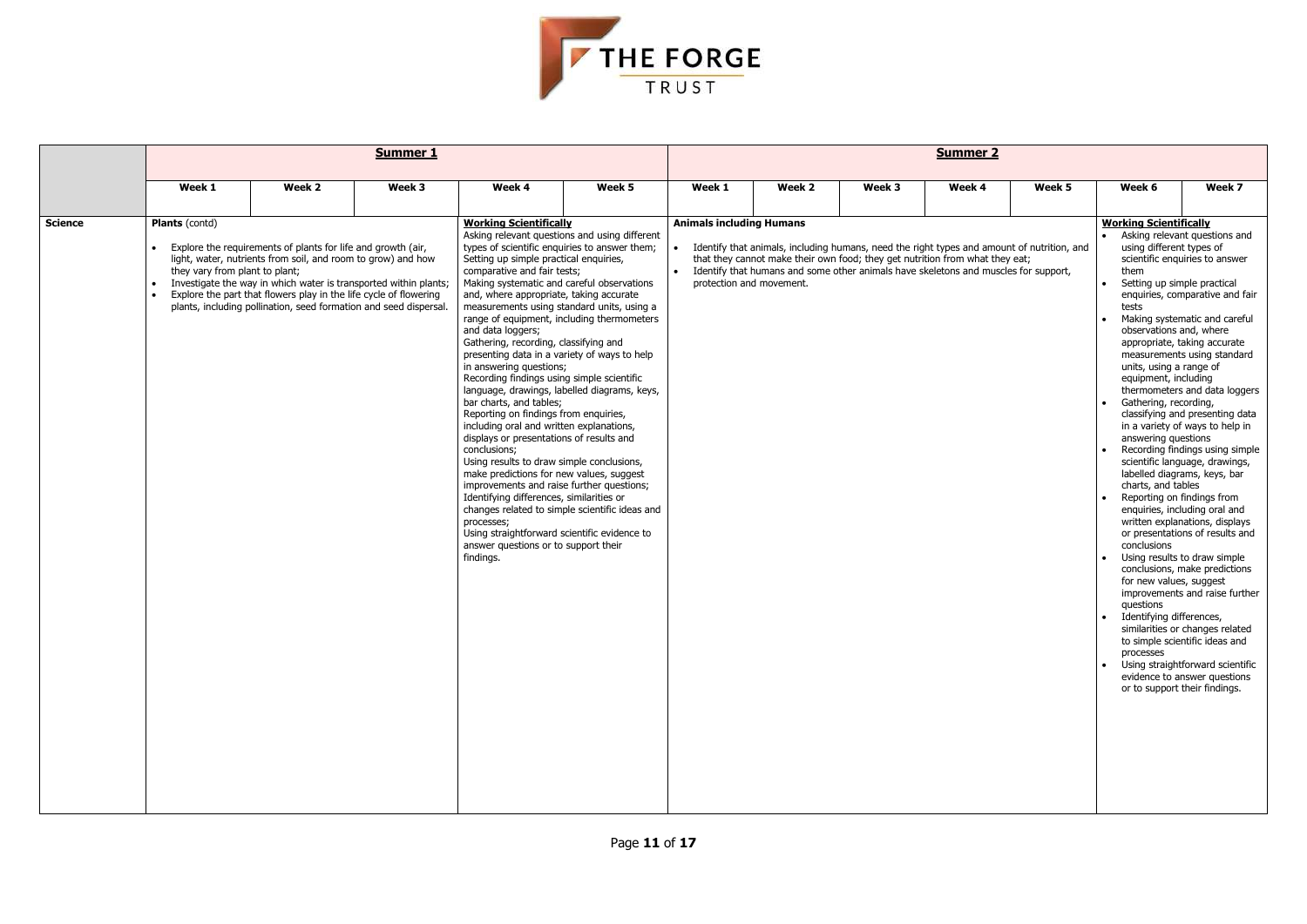

|           | <b>Summer 1</b>                                                                                                                                                                                                                                                                                                                                                                                                                                                                                                                                                                                                                                                                                                                                                                                                                                                                                                                                                                                                                                                                                                                                                                                                                                                                                                                                                                                                                                                        |        |        |        |                                                                                                                                                                                                                                                                                                                                                                                                                                                                                                                                                                                                                                                                                                                                                                                                                                                                                                                                                                                                                                        |        | <b>Summer 2</b> |        |        |        |        |        |  |  |  |
|-----------|------------------------------------------------------------------------------------------------------------------------------------------------------------------------------------------------------------------------------------------------------------------------------------------------------------------------------------------------------------------------------------------------------------------------------------------------------------------------------------------------------------------------------------------------------------------------------------------------------------------------------------------------------------------------------------------------------------------------------------------------------------------------------------------------------------------------------------------------------------------------------------------------------------------------------------------------------------------------------------------------------------------------------------------------------------------------------------------------------------------------------------------------------------------------------------------------------------------------------------------------------------------------------------------------------------------------------------------------------------------------------------------------------------------------------------------------------------------------|--------|--------|--------|----------------------------------------------------------------------------------------------------------------------------------------------------------------------------------------------------------------------------------------------------------------------------------------------------------------------------------------------------------------------------------------------------------------------------------------------------------------------------------------------------------------------------------------------------------------------------------------------------------------------------------------------------------------------------------------------------------------------------------------------------------------------------------------------------------------------------------------------------------------------------------------------------------------------------------------------------------------------------------------------------------------------------------------|--------|-----------------|--------|--------|--------|--------|--------|--|--|--|
|           | Week 1                                                                                                                                                                                                                                                                                                                                                                                                                                                                                                                                                                                                                                                                                                                                                                                                                                                                                                                                                                                                                                                                                                                                                                                                                                                                                                                                                                                                                                                                 | Week 2 | Week 3 | Week 4 | Week 5                                                                                                                                                                                                                                                                                                                                                                                                                                                                                                                                                                                                                                                                                                                                                                                                                                                                                                                                                                                                                                 | Week 1 | Week 2          | Week 3 | Week 4 | Week 5 | Week 6 | Week 7 |  |  |  |
| Art       |                                                                                                                                                                                                                                                                                                                                                                                                                                                                                                                                                                                                                                                                                                                                                                                                                                                                                                                                                                                                                                                                                                                                                                                                                                                                                                                                                                                                                                                                        |        |        |        | Exploring the UK: John Constable to Hannah Woodman (using the works of Constable and Woodman as a basis for exploring<br>and developing techniques. Drawing through to painting and final products exploring modern British landscapes.<br>Produce creative work, exploring their ideas and recording their experiences;<br>$\bullet$<br>Become proficient in drawing, painting, sculpture and other art, craft and design techniques;<br>Evaluate and analyse creative works using the language of art, craft and design;<br>Know about great artists, craft makers and designers, and understand the historical and cultural development of their art forms.<br><b>Subject content:</b><br>To create sketch books to record their observations and use them to review and revisit ideas;<br>To improve their mastery of art and design techniques, including drawing, painting and sculpture with a range of materials [for<br>example, pencil, charcoal, paint, clay];<br>About great artists, architects and designers in history. |        |                 |        |        |        |        |        |  |  |  |
| <b>DT</b> | <b>Breads around the world</b><br><b>Nutrition</b><br>Understand and apply the principles of a healthy and varied diet;<br>Prepare and cook a variety of predominantly savoury dishes using a range of cooking techniques;<br>Understand seasonality, and know where and how a variety of ingredients are grown, reared, caught and<br>processed.<br><u>Design</u><br>Use research and develop design criteria to inform the design of innovative, functional, appealing products that<br>$\bullet$<br>are fit for purpose, aimed at particular individuals or groups;<br>Generate, develop, model and communicate their ideas through discussion, annotated sketches, cross-sectional<br>and exploded diagrams, prototypes, pattern pieces and computer-aided design.<br><b>Make</b><br>Select from and use a wider range of tools and equipment to perform practical tasks [for example, cutting,<br>shaping, joining and finishing];<br>Accurately select from and use a wider range of materials and components, including construction materials,<br>textiles and ingredients, according to their functional properties and aesthetic qualities.<br><b>Evaluate</b><br>Investigate and analyse a range of existing products;<br>Evaluate their ideas and products against their own design criteria and consider the views of others to improve<br>their work;<br>Understand how key events and individuals in design and technology have helped shape the world. |        |        |        |                                                                                                                                                                                                                                                                                                                                                                                                                                                                                                                                                                                                                                                                                                                                                                                                                                                                                                                                                                                                                                        |        |                 |        |        |        |        |        |  |  |  |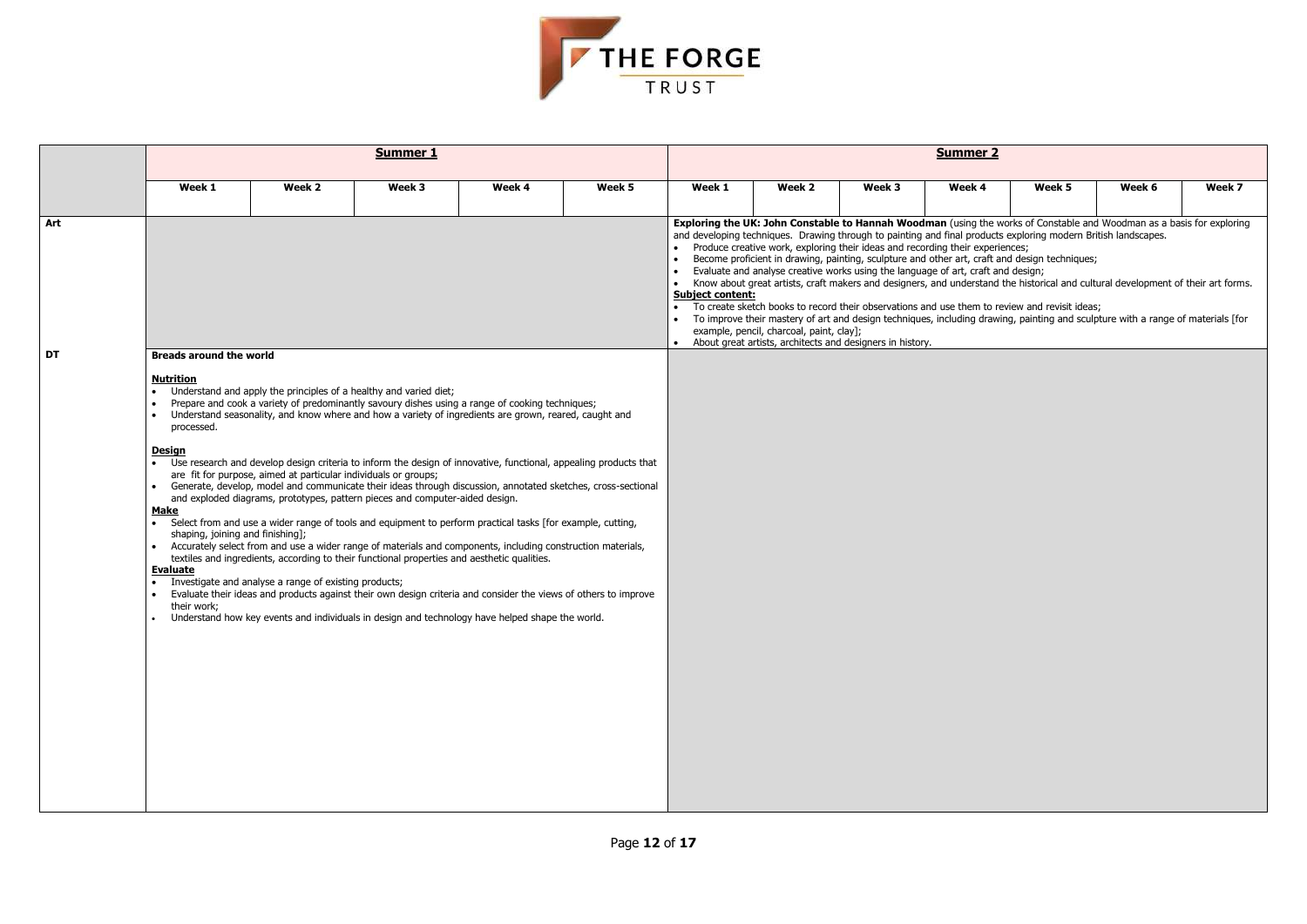| Week 5 | Week 6 | Week 7 |
|--------|--------|--------|



|                |                                                                                                                            |                                                                                                                                                                                                                                                                                                                                                                                                                                                                                                                                                                                                                                                                                                                                                                                                                                                                                                                                                                                                                                                                                                                                                                                                                                                                                                                                                                                                                                                                                                                                                                                                                                                                                                                                                                                                                                                                                                                                                                                                                                                                                                                                                                                                              | <b>Summer 1</b> | <b>Summer 2</b> |        |                                                                                                                                                                                                                                                                                                                                                                                                                                                                                                                                                                                                                                                                                                                                                                                                                                               |                                                                                                                                                                                                                                                                                                                                                                                                                                                                                                                                                                                                                                                                                                                                                                                                                                                                                                                                                                                                                                                                                                         |        |        |                                                                                                                                                                                       |        |        |
|----------------|----------------------------------------------------------------------------------------------------------------------------|--------------------------------------------------------------------------------------------------------------------------------------------------------------------------------------------------------------------------------------------------------------------------------------------------------------------------------------------------------------------------------------------------------------------------------------------------------------------------------------------------------------------------------------------------------------------------------------------------------------------------------------------------------------------------------------------------------------------------------------------------------------------------------------------------------------------------------------------------------------------------------------------------------------------------------------------------------------------------------------------------------------------------------------------------------------------------------------------------------------------------------------------------------------------------------------------------------------------------------------------------------------------------------------------------------------------------------------------------------------------------------------------------------------------------------------------------------------------------------------------------------------------------------------------------------------------------------------------------------------------------------------------------------------------------------------------------------------------------------------------------------------------------------------------------------------------------------------------------------------------------------------------------------------------------------------------------------------------------------------------------------------------------------------------------------------------------------------------------------------------------------------------------------------------------------------------------------------|-----------------|-----------------|--------|-----------------------------------------------------------------------------------------------------------------------------------------------------------------------------------------------------------------------------------------------------------------------------------------------------------------------------------------------------------------------------------------------------------------------------------------------------------------------------------------------------------------------------------------------------------------------------------------------------------------------------------------------------------------------------------------------------------------------------------------------------------------------------------------------------------------------------------------------|---------------------------------------------------------------------------------------------------------------------------------------------------------------------------------------------------------------------------------------------------------------------------------------------------------------------------------------------------------------------------------------------------------------------------------------------------------------------------------------------------------------------------------------------------------------------------------------------------------------------------------------------------------------------------------------------------------------------------------------------------------------------------------------------------------------------------------------------------------------------------------------------------------------------------------------------------------------------------------------------------------------------------------------------------------------------------------------------------------|--------|--------|---------------------------------------------------------------------------------------------------------------------------------------------------------------------------------------|--------|--------|
|                | Week 1                                                                                                                     | Week 2                                                                                                                                                                                                                                                                                                                                                                                                                                                                                                                                                                                                                                                                                                                                                                                                                                                                                                                                                                                                                                                                                                                                                                                                                                                                                                                                                                                                                                                                                                                                                                                                                                                                                                                                                                                                                                                                                                                                                                                                                                                                                                                                                                                                       | Week 3          | Week 4          | Week 5 | Week 1                                                                                                                                                                                                                                                                                                                                                                                                                                                                                                                                                                                                                                                                                                                                                                                                                                        | Week 2                                                                                                                                                                                                                                                                                                                                                                                                                                                                                                                                                                                                                                                                                                                                                                                                                                                                                                                                                                                                                                                                                                  | Week 3 | Week 4 | Week 5                                                                                                                                                                                | Week 6 | Week 7 |
| <b>History</b> |                                                                                                                            |                                                                                                                                                                                                                                                                                                                                                                                                                                                                                                                                                                                                                                                                                                                                                                                                                                                                                                                                                                                                                                                                                                                                                                                                                                                                                                                                                                                                                                                                                                                                                                                                                                                                                                                                                                                                                                                                                                                                                                                                                                                                                                                                                                                                              |                 |                 |        |                                                                                                                                                                                                                                                                                                                                                                                                                                                                                                                                                                                                                                                                                                                                                                                                                                               |                                                                                                                                                                                                                                                                                                                                                                                                                                                                                                                                                                                                                                                                                                                                                                                                                                                                                                                                                                                                                                                                                                         |        |        |                                                                                                                                                                                       |        |        |
| <b>RE</b>      | <b>Inspirational People from the Past</b><br>commitments by which they lived (A2).<br>commitments, linking to History (B2) | Explore the lives of key religious people in Christian and Jewish stories, describing the challenges they faced, and<br>• respond thoughtfully to Jewish stories about Moses as the servant of God, learning from stories of the Exodus and<br>the 10 Commandments about how Jewish ideas, festival (Pesach) and stories are connected (A2);<br>• respond thoughtfully to Christian beliefs about Jesus as God come down to earth, learning from his life, teaching<br>and example, connecting parables, miracles and stories about Jesus to Christian beliefs (A2)<br>• respond thoughtfully to stories from the life of the Prophet Muhammad, connecting Muslim belief and wisdom to<br>the stories from the Qur'an and Hadith to Muslim values and ideas (A2)<br>• consider how the meanings of stories of great leaders are expressed in varied contemporary ways: sacred writing,<br>poetry, video, stained glass and drama, weighing up the effectiveness of the different media in sharing these stories<br>(NB: Muslim Prophets are not seen in drama or imagery) (A3)<br>• respond thoughtfully to these 'great lives', and to the idea of inspiration, learning from their challenges and<br>• use their thinking about stories of Moses, Jesus and Muhammad to explore how Jews, Christians and Muslims<br>today celebrate key events from their history (e.g. in Passover, Lent or Ramadan) (B3)<br>• discuss and present thoughtfully their own and others' views on challenging questions about being inspired by<br>others, and about the ways human courage and spirituality can make a person an example to others (C1)<br>• express and communicate their own ideas about questions on fairness, forgiveness, friendship, commitment, and<br>courage. (C3) Religious content will include: examples of inspirational people from the Jewish and Christian Bible<br>such as Abraham, Jacob, Joseph, Moses, David, Esther, Ruth. Examples of stories and teaching from the Gospels on<br>the life and example of Jesus. Examples from history and current affairs. Islamic examples from stories of the life of<br>the Prophet Muhammad [PBUH] and his companions, and from Islamic history. |                 |                 |        | An enquiry into Christian and<br><b>Islamic prayer:</b><br>• Finding out about and explo<br>beliefs about worship, God<br>human life for Christian and<br>Muslim people (A3);<br>• Find out about the meaning<br>symbols, words and actions<br>used in prayer and worship<br>such as bowing down, using<br>liturgy, ritual and symbol,<br>praying alone and in groups<br>(A3);<br>Find out about similarities a<br>differences in Christian and<br>Muslim prayer and understa<br>how the practices of prayer<br>Christian and Muslim people<br>can bring the community<br>together (B2);<br>Investigate the meaning of<br>prayer in these communities<br>and consider questions abo<br>the values expressed in pra<br>for themselves, exploring th<br>own ideas creatively and<br>connecting ideas from differ<br>religions. How, where, wher |                                                                                                                                                                                                                                                                                                                                                                                                                                                                                                                                                                                                                                                                                                                                                                                                                                                                                                                                                                                                                                                                                                         |        |        |                                                                                                                                                                                       |        |        |
| Geography      |                                                                                                                            |                                                                                                                                                                                                                                                                                                                                                                                                                                                                                                                                                                                                                                                                                                                                                                                                                                                                                                                                                                                                                                                                                                                                                                                                                                                                                                                                                                                                                                                                                                                                                                                                                                                                                                                                                                                                                                                                                                                                                                                                                                                                                                                                                                                                              |                 |                 |        | Let's Explore the UK<br>$\bullet$<br>features studied;<br>$\bullet$<br>digital technologies.                                                                                                                                                                                                                                                                                                                                                                                                                                                                                                                                                                                                                                                                                                                                                  | Name and locate counties and cities of the United Kingdom, geographical regions and<br>their identifying human and physical characteristics, key topographical features (including<br>hills, mountains, coasts and rivers), and land-use patterns; and understand how some of<br>these aspects have changed over time;<br>• Understand geographical similarities and differences through the study of human and<br>physical geography of a region of the United Kingdom, a region in a European country,<br>and a region within North or South America;<br>Describe and understand key aspects of:<br>trade links; the distribution of natural resources including energy, food, minerals & water;<br>Use maps, atlases, globes and digital/computer mapping to locate countries and describe<br>Use the eight points of a compass, four and six-figure grid references, symbols and key<br>(including the use of Ordnance Survey maps) to build their knowledge of the United<br>Kingdom and the wider world.<br>the local area using a range of methods, including sketch maps, plans and graphs, and |        |        | human geography, including: types of settlement and land use, economic activity including<br>use fieldwork to observe, measure, record and present the human and physical features in |        |        |

|                                                                              | An enquiry into Christian and                                                                                                                                                                                                                                                                                                                                                                                                                                                                                                                                                                                                                                                                                                                                                                                                                                        |
|------------------------------------------------------------------------------|----------------------------------------------------------------------------------------------------------------------------------------------------------------------------------------------------------------------------------------------------------------------------------------------------------------------------------------------------------------------------------------------------------------------------------------------------------------------------------------------------------------------------------------------------------------------------------------------------------------------------------------------------------------------------------------------------------------------------------------------------------------------------------------------------------------------------------------------------------------------|
|                                                                              | <b>Islamic prayer:</b><br>Finding out about and exploring<br>beliefs about worship, God and<br>human life for Christian and<br>Muslim people (A3);<br>Find out about the meanings of<br>symbols, words and actions<br>used in prayer and worship<br>such as bowing down, using<br>liturgy, ritual and symbol,<br>praying alone and in groups<br>(A3);<br>Find out about similarities and<br>differences in Christian and<br>Muslim prayer and understand<br>how the practices of prayer for<br>Christian and Muslim people<br>can bring the community<br>together (B2);<br>Investigate the meaning of<br>prayer in these communities,<br>and consider questions about<br>the values expressed in prayers<br>for themselves, exploring their<br>own ideas creatively and<br>connecting ideas from different<br>religions. How, where, when<br>and why do people pray? |
| phical regions and<br>cal features (including<br>lerstand how some of        |                                                                                                                                                                                                                                                                                                                                                                                                                                                                                                                                                                                                                                                                                                                                                                                                                                                                      |
| udy of human and<br>European country,                                        |                                                                                                                                                                                                                                                                                                                                                                                                                                                                                                                                                                                                                                                                                                                                                                                                                                                                      |
| nomic activity including<br>ood, minerals & water;<br>countries and describe |                                                                                                                                                                                                                                                                                                                                                                                                                                                                                                                                                                                                                                                                                                                                                                                                                                                                      |
| es, symbols and key<br>ge of the United                                      |                                                                                                                                                                                                                                                                                                                                                                                                                                                                                                                                                                                                                                                                                                                                                                                                                                                                      |
| and physical features in<br>ins and graphs, and                              |                                                                                                                                                                                                                                                                                                                                                                                                                                                                                                                                                                                                                                                                                                                                                                                                                                                                      |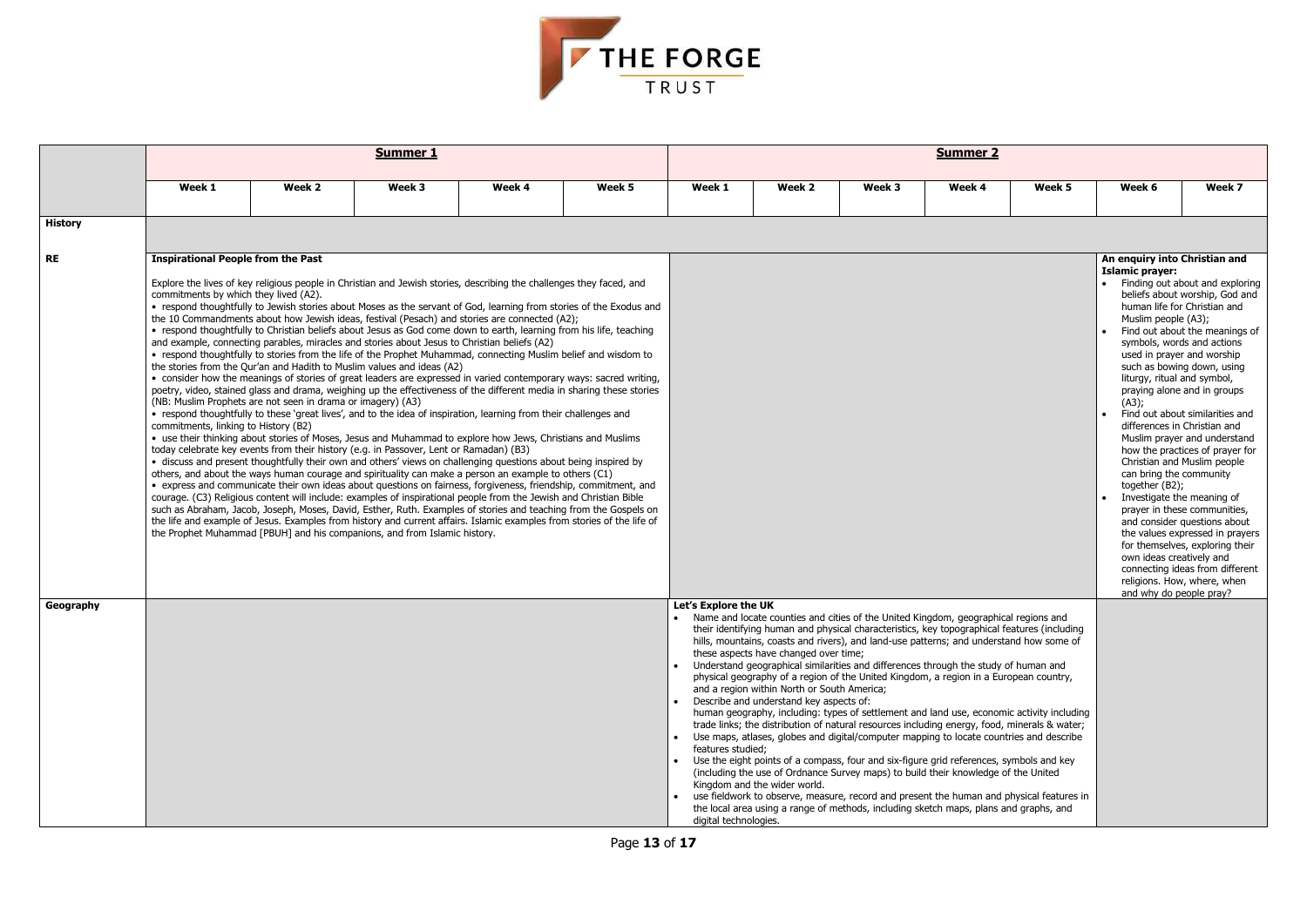| <b>Summer 2</b>                                                                                                                                                                                                                                                                                                                                                                                                                                                                                                                                                                                                                                                      |                                                     |                                                                           |        |  |  |  |  |  |  |
|----------------------------------------------------------------------------------------------------------------------------------------------------------------------------------------------------------------------------------------------------------------------------------------------------------------------------------------------------------------------------------------------------------------------------------------------------------------------------------------------------------------------------------------------------------------------------------------------------------------------------------------------------------------------|-----------------------------------------------------|---------------------------------------------------------------------------|--------|--|--|--|--|--|--|
| Week 4                                                                                                                                                                                                                                                                                                                                                                                                                                                                                                                                                                                                                                                               | Week 5                                              | Week 6                                                                    | Week 7 |  |  |  |  |  |  |
|                                                                                                                                                                                                                                                                                                                                                                                                                                                                                                                                                                                                                                                                      |                                                     |                                                                           |        |  |  |  |  |  |  |
| Food                                                                                                                                                                                                                                                                                                                                                                                                                                                                                                                                                                                                                                                                 |                                                     |                                                                           |        |  |  |  |  |  |  |
| Listen attentively to spoken language and show understanding by<br>$\bullet$<br>joining in and responding;<br>Explore the patterns and sounds of language through songs and<br>rhymes and link the spelling, sound and meaning of words;<br>Engage in conversations; ask and answer questions; express opinions<br>٠<br>and respond to those of others; seek clarification and help;<br>Speak in sentences, using familiar vocabulary, phrases and basic<br>language structures;<br>Read carefully and show understanding of words, phrases and simple<br>٠<br>writing;<br>Appreciate stories, songs, poems and rhymes in the language<br>Write Phrases from memory. |                                                     |                                                                           |        |  |  |  |  |  |  |
|                                                                                                                                                                                                                                                                                                                                                                                                                                                                                                                                                                                                                                                                      |                                                     | irning through songs. Children are introduced to French greetings,        |        |  |  |  |  |  |  |
|                                                                                                                                                                                                                                                                                                                                                                                                                                                                                                                                                                                                                                                                      | g their voices and playing musical instruments with |                                                                           |        |  |  |  |  |  |  |
| ncreasing aural memory;                                                                                                                                                                                                                                                                                                                                                                                                                                                                                                                                                                                                                                              | s using the inter-related dimensions of music;      |                                                                           |        |  |  |  |  |  |  |
|                                                                                                                                                                                                                                                                                                                                                                                                                                                                                                                                                                                                                                                                      |                                                     | ty live and recorded music drawn from different traditions and from great |        |  |  |  |  |  |  |
|                                                                                                                                                                                                                                                                                                                                                                                                                                                                                                                                                                                                                                                                      |                                                     |                                                                           |        |  |  |  |  |  |  |



|                  |                                                                                                                                                                                                                                                                                                                                                                                                                                                                                                                                                                                                                                                                                                                                                                                                                                                                                                                                                                                                                                                                |        | <b>Summer 1</b> |        | <b>Summer 2</b> |                                                                                                                                                                                                                                                                                                                                                                                                                                                                                                                                                                                                                                                                                                                                                                                                                                                                                                                                                                                                                                                                                                                                                                                                                                                                                                                                                                                                                      |                                                                                                                                                                                                                                                  |        |                                                                                                                                                                                                                                                                                                                                                                                                                                                                                                                                                                |        |        |        |  |
|------------------|----------------------------------------------------------------------------------------------------------------------------------------------------------------------------------------------------------------------------------------------------------------------------------------------------------------------------------------------------------------------------------------------------------------------------------------------------------------------------------------------------------------------------------------------------------------------------------------------------------------------------------------------------------------------------------------------------------------------------------------------------------------------------------------------------------------------------------------------------------------------------------------------------------------------------------------------------------------------------------------------------------------------------------------------------------------|--------|-----------------|--------|-----------------|----------------------------------------------------------------------------------------------------------------------------------------------------------------------------------------------------------------------------------------------------------------------------------------------------------------------------------------------------------------------------------------------------------------------------------------------------------------------------------------------------------------------------------------------------------------------------------------------------------------------------------------------------------------------------------------------------------------------------------------------------------------------------------------------------------------------------------------------------------------------------------------------------------------------------------------------------------------------------------------------------------------------------------------------------------------------------------------------------------------------------------------------------------------------------------------------------------------------------------------------------------------------------------------------------------------------------------------------------------------------------------------------------------------------|--------------------------------------------------------------------------------------------------------------------------------------------------------------------------------------------------------------------------------------------------|--------|----------------------------------------------------------------------------------------------------------------------------------------------------------------------------------------------------------------------------------------------------------------------------------------------------------------------------------------------------------------------------------------------------------------------------------------------------------------------------------------------------------------------------------------------------------------|--------|--------|--------|--|
|                  | Week 1                                                                                                                                                                                                                                                                                                                                                                                                                                                                                                                                                                                                                                                                                                                                                                                                                                                                                                                                                                                                                                                         | Week 2 | Week 3          | Week 4 | Week 5          | Week 1                                                                                                                                                                                                                                                                                                                                                                                                                                                                                                                                                                                                                                                                                                                                                                                                                                                                                                                                                                                                                                                                                                                                                                                                                                                                                                                                                                                                               | Week 2                                                                                                                                                                                                                                           | Week 3 | Week 4                                                                                                                                                                                                                                                                                                                                                                                                                                                                                                                                                         | Week 5 | Week 6 | Week 7 |  |
| <b>Computing</b> | 3.5 Email<br>3.4 Touch Typing<br>Select, use and combine a variety of<br>• Select, use and combine a variety of software (including<br>software (including internet services) on<br>internet services) on a range of digital devices to design and<br>a range of digital devices to design and<br>create a range of programs, systems and content that<br>create a range of programs, systems<br>accomplish given goals, including collecting, analysing,<br>and content that accomplish given goals,<br>evaluating and presenting data and information;<br>including collecting, analysing,<br>Use technology safely, respectfully and responsibly; recognise<br>$\bullet$<br>acceptable/unacceptable behaviour; identify a range of ways to<br>evaluating and presenting data and<br>information.<br>report concerns about content and contact;<br>• Understand computer networks including the internet; how they<br>can provide multiple services, such as the world wide web; and<br>the opportunities they offer for communication and<br>collaboration. |        |                 |        |                 |                                                                                                                                                                                                                                                                                                                                                                                                                                                                                                                                                                                                                                                                                                                                                                                                                                                                                                                                                                                                                                                                                                                                                                                                                                                                                                                                                                                                                      |                                                                                                                                                                                                                                                  |        |                                                                                                                                                                                                                                                                                                                                                                                                                                                                                                                                                                |        |        |        |  |
| <b>MFL</b>       |                                                                                                                                                                                                                                                                                                                                                                                                                                                                                                                                                                                                                                                                                                                                                                                                                                                                                                                                                                                                                                                                |        |                 |        |                 | <b>At School</b><br>Food<br>• Listen attentively to spoken language and show understanding by<br>Listen attentively to spoken language and show<br>$\bullet$<br>joining in and responding;<br>understanding by joining in and responding;<br>Explore the patterns and sounds of language through songs and<br>$\bullet$<br>Explore the patterns and sounds of language<br>rhymes and link the spelling, sound and meaning of words;<br>through songs and rhymes and link the spelling,<br>Engage in conversations; ask and answer questions; express opinions<br>sound and meaning of words;<br>and respond to those of others; seek clarification and help;<br>Engage in conversations; ask and answer<br>Speak in sentences, using familiar vocabulary, phrases and basic<br>$\bullet$<br>questions; express opinions and respond to those<br>language structures;<br>of others; seek clarification and help;<br>Read carefully and show understanding of words, phrases and simple<br>Speak in sentences, using familiar vocabulary,<br>writing;<br>phrases and basic language structures;<br>Appreciate stories, songs, poems and rhymes in the language<br>Read carefully and show understanding of words,<br>$\bullet$<br>Write Phrases from memory.<br>phrases and simple writing;<br>Appreciate stories, songs, poems and rhymes in<br>$\bullet$<br>the language;<br>Write phrases from memory.<br>$\bullet$ |                                                                                                                                                                                                                                                  |        |                                                                                                                                                                                                                                                                                                                                                                                                                                                                                                                                                                |        |        |        |  |
| <b>Music</b>     |                                                                                                                                                                                                                                                                                                                                                                                                                                                                                                                                                                                                                                                                                                                                                                                                                                                                                                                                                                                                                                                                |        |                 |        |                 | <b>Singing French</b><br>Musical Focus: Pitch<br>vocabulary                                                                                                                                                                                                                                                                                                                                                                                                                                                                                                                                                                                                                                                                                                                                                                                                                                                                                                                                                                                                                                                                                                                                                                                                                                                                                                                                                          | and numbers as they play lively singing games.<br>increasing accuracy, fluency, control and expression;<br>Use and understand staff and other musical notations;<br>composers and musicians;<br>Develop an understanding of the history of music |        | Un, deux, trois and away we go to e enhance language learning through songs. Children are introduced to French greetings,<br>Play and perform in solo and ensemble contexts, using their voices and playing musical instruments with<br>Improvise and compose music for a range of purposes using the inter-related dimensions of music;<br>Listen with attention to detail and recall sounds with increasing aural memory;<br>• Appreciate and understand a wide range of high-quality live and recorded music drawn from different traditions and from great |        |        |        |  |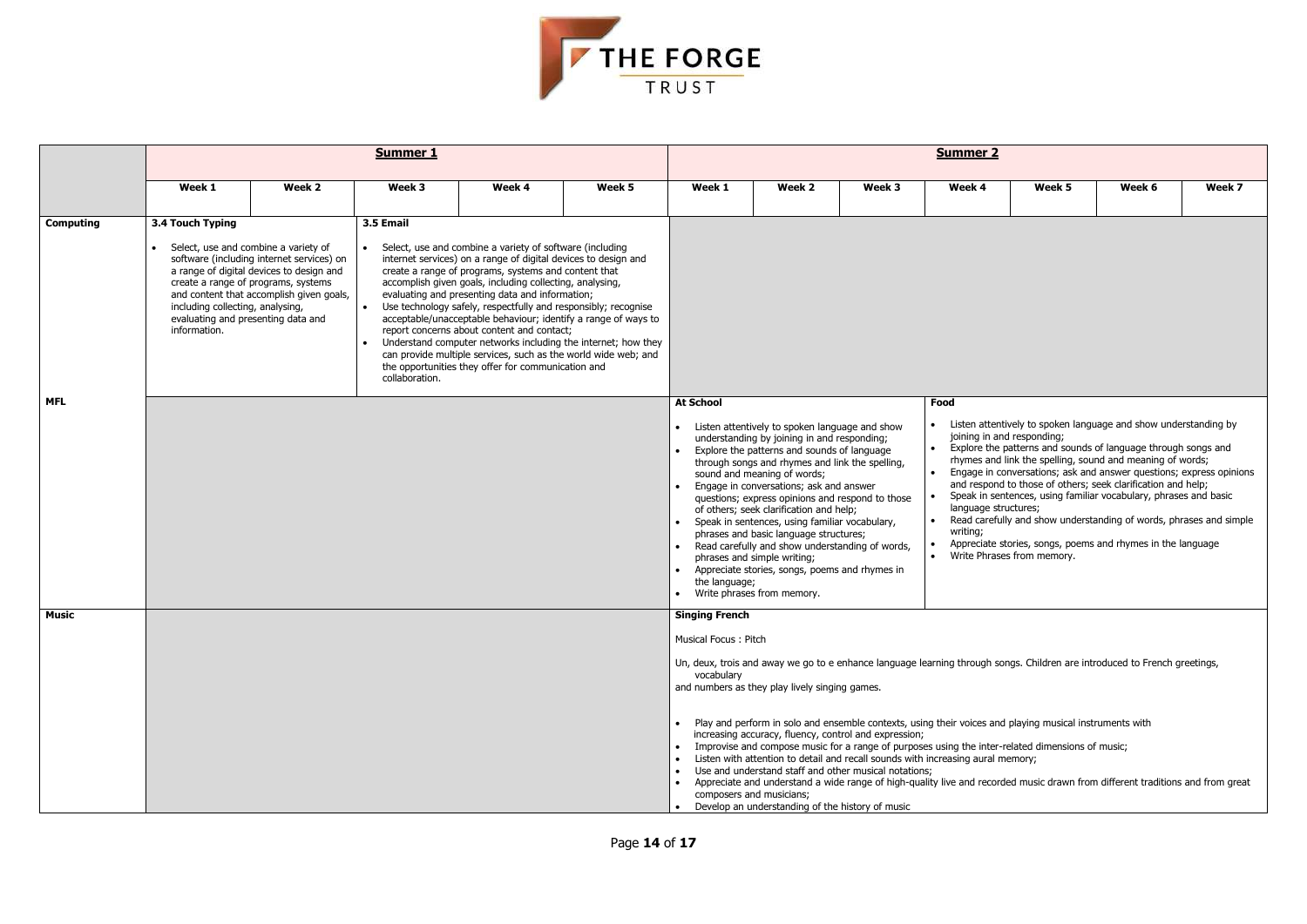

## **Additional Commentary**

**Our Ambition: To be the highest performing MAT in the country Our Mission: To improve the communities we serve for the better**

# **Vision:**

Challenging educational orthodoxies so that every child makes good progress in core subjects; all teachers are committed to personal improvement and fulfil their responsibilities; all children receive a broad and balanced curriculum; all academies strive to be outstanding.

Out of the three main designs for curriculum (knowledge, knowledge-engaged and skills-led), all subjects in our curriculum are knowledge-engaged. Knowledge engaged means knowledge is taught with a view to children applying this knowledge through thoughts, physical skills or actions. For example, in writing or problem solving. Reference can be made to Bloom's Taxonomy.

# **A. Curriculum Design**

Rigour in planning and delivery, including excellent modelling, demonstrations and clarity is a pre-requisite for implementing curriculum design.

"Teachers teach techniques and a technique becomes a skill when it is applied independently"

## **B. The 'golden threads' in our curriculum are as follows:**

- 1. Standards: pupil achievement in reading, writing, speaking & listening and maths (especially important in white working-class areas for children to go on and achieve);
- 2. Aspirations (typically white working class children lack aspiration for many reasons, and can often lack knowledge about 'pathways');
- 3. Cultural diversity and preparing children for 'Modern Britain'.

**See top of Curriculum Map for each term for Aspiration and Cultural Diversity threads. For Standards, See Long-Term Planner.**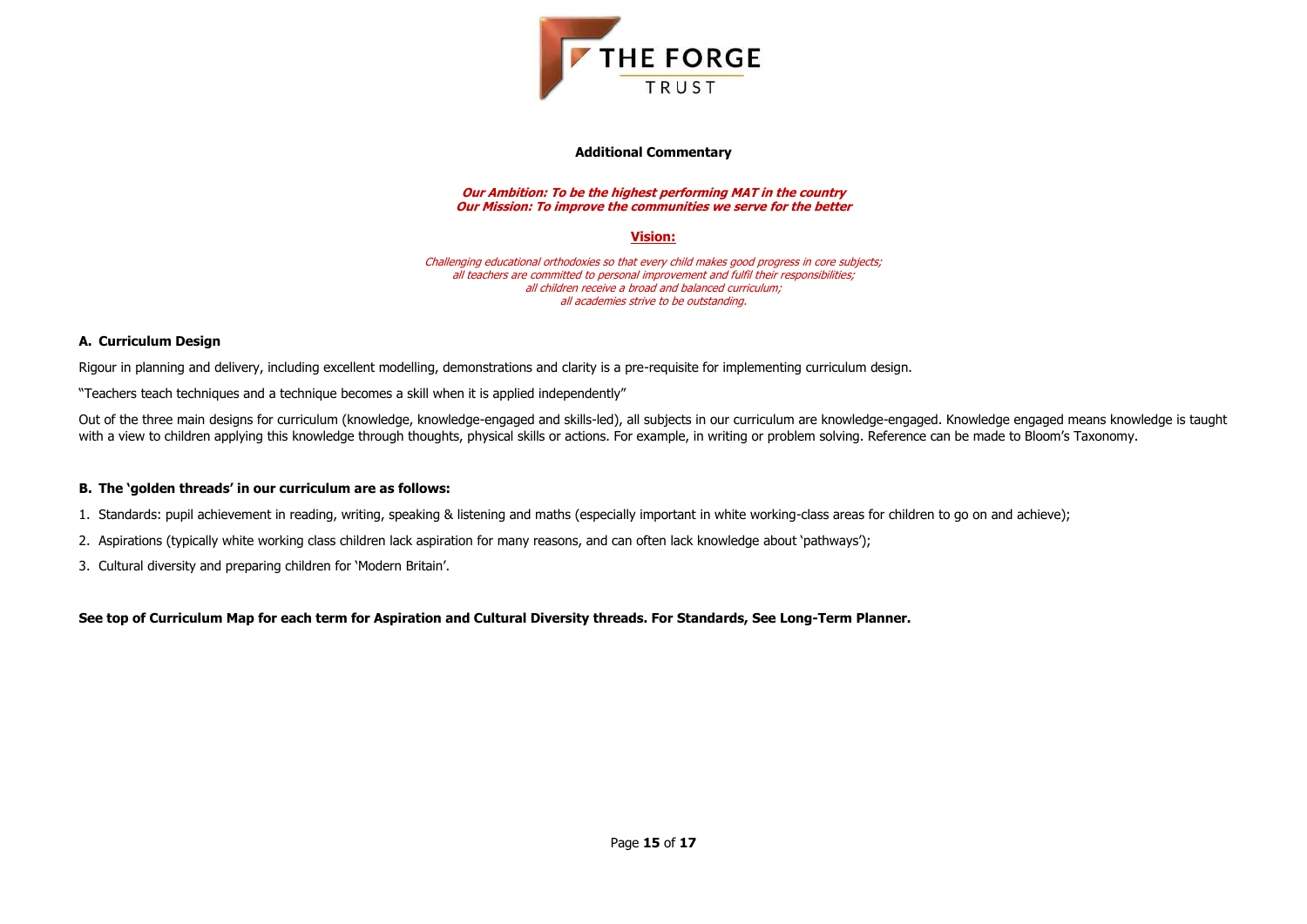

## **The Three 'I's of Curriculum**

**INTENT :** The 'top level' view of the curriculum. It is 'what is on offer'.

# **Key Question**: Why are children taught what they are in Forge schools?

Answer: The Executive Senior Leadership Team of the trust believe strongly that all schools should follow the National Curriculum Framework 2113. Approximately 80% of the content is standardised in every year group, with 21% autonomy for schools to make 'local' decisions fitting the context of the school.

# **Key Question**: Why were the curriculum decisions made?

Answer: Our catchment areas are predominantly White British, many of them serving areas of deprivation and challenge. As a result, we must equip children with the necessary basic skills in Mathematics, English and Science so that they can succeed in life. Being sufficiently skilled in these areas gives children 'currency' to go on and access higher qualifications and courses when they leave primary school. Therefore, **standards** are a golden thread in the curriculum that will give children the necessary cultural capital required. In our context it is imperative that we prepare children for life in modern Britain by making sure they are taught about different cultures and faiths. We aim for our children to be tolerant and understanding of people who appear to be 'different'; consequently **cultural diversity** is also a golden thread. In our schools, the social mobility agenda is very important given the nature of our catchments, therefore **aspiration** is another golden thread thoughout our curriculum. Linked closely to aspiration is our speaking and listening curriculum, that prepares children and builds their public speaking skills through four key areas: speaking skills; listening skills; awareness of audience and non-verbal communication.

Answer: The curriculum in place is 'layered', with 4 stages to the planning process at The Forge Trust. Below is a description of each planning stage as well as key personnel who contributed at the various stages:

Stage 1: Curriculum Map for all Year Groups (showing National Curriculum references for all subjects as well as coverage. Local Curriculum/context 21% and National Curriculum 80% trust standardised). ESLT prepared this stage: The CEO, Deputy CEO, Consultant Principal and Principals. A high degree of control and expertise was imperative at this stage to ensure the highest quality.

# **Key Question:** Who made the curriculum decisions?

**Stage 4: Medium Term planning** (which includes individual lesson plans). Class teachers are fully responsible for their own planning, even where planning is shared between the teachers in a year group. The expectation is that a teacher 'tweaks' the planning to fit with the needs of their class.

**Stage 2**: **Connections-**When do we revisit key concepts? (do this using the curriculum map template). ESLT prepared this stage: The CEO, Deputy CEO and Consultant Principal.

**Stage 3**: **Learning Journeys (A4) and Concept Walls/Pyramids** (ASSESSMENT OF FOUNDATION SUBJECTS)-This is key concepts and vocabulary covered in a topic and is the basis for assessment in non-core subjects (pre/end tests in books. Assessment involves a pre-test against the concept wall in the first lesson and sit the same end-test at end of the scheme of work. Teachers then measure the difference to gauge learning and progress). Year Group Leaders in each school help teachers to create these documents and quality assure them. Learning Journeys give an overview of the sequence of work and teachers refer to these EVERY LESSON! Ensure there is a 'Reflection Box' – what have I learnt in this topic/what do I still need help with? Teacher can refer to stage 2 and mention when it will be revisited if the content is something of a core nature. Class Teachers are responsible for creating Learning Journeys.